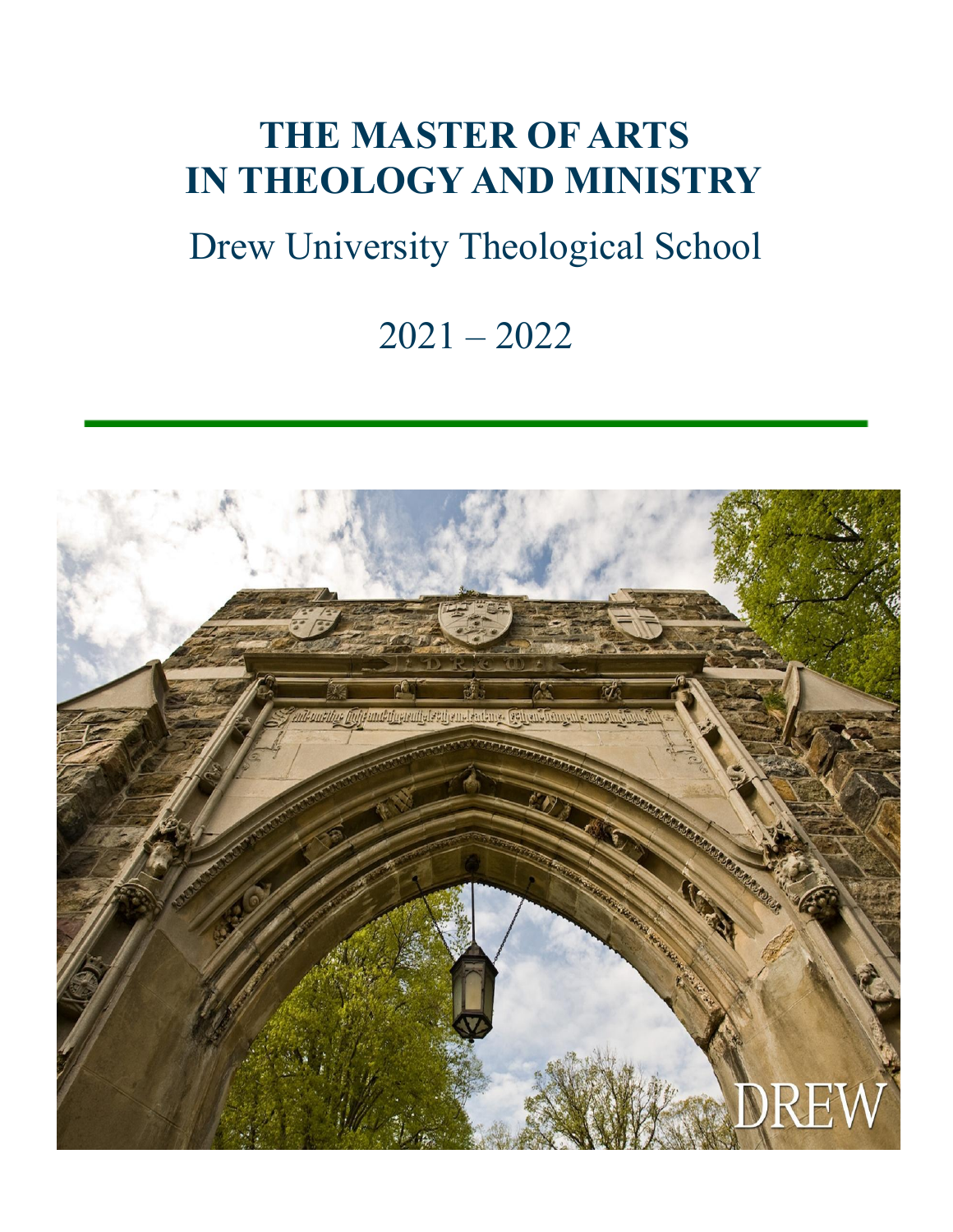## <span id="page-1-0"></span>**Purpose of the Handbook**

This handbook is a guide for the **Master of Theology and Ministry** degree of the Drew Theological School. It provides information and structure to facilitate moving through the program without excessive technical distractions. A handbook is issued annually to ensure that students have up-to-date information. If there is any contradiction between this handbook and the academic catalog of the Theological School published on the Registrar's website, the catalog dated to the student's semester of entrance takes precedence.

Whether your calling is inside or outside the Church community, the Master of Arts in Theology and Ministry equips you with the education and skills to answer it. The degree emphasizes faith and service and equips people for living and leadership that is grounded in theological and spiritual maturity and wisdom.

This handbook provides:

- · A quick view of key Master of Theology and Ministry student expectations
- Requirements and timelines for the program
- · Review of academic policies and processes most relevant to M.A.T.M. students
- · A program planning checklist

In Seminary Hall and in virtual Drew learning spaces, you are invited to linger in the Forest even as you are always engaging contexts beyond Drew. The Theological School is a diverse, ecumenical, and open community that dares to pursue the love, wisdom, and justice at the heart of the gospel of Jesus Christ. It is our hope that this handbook will clarify your pathway to graduation and free your mind, body, and spirit for the deeply transformative work of theological education.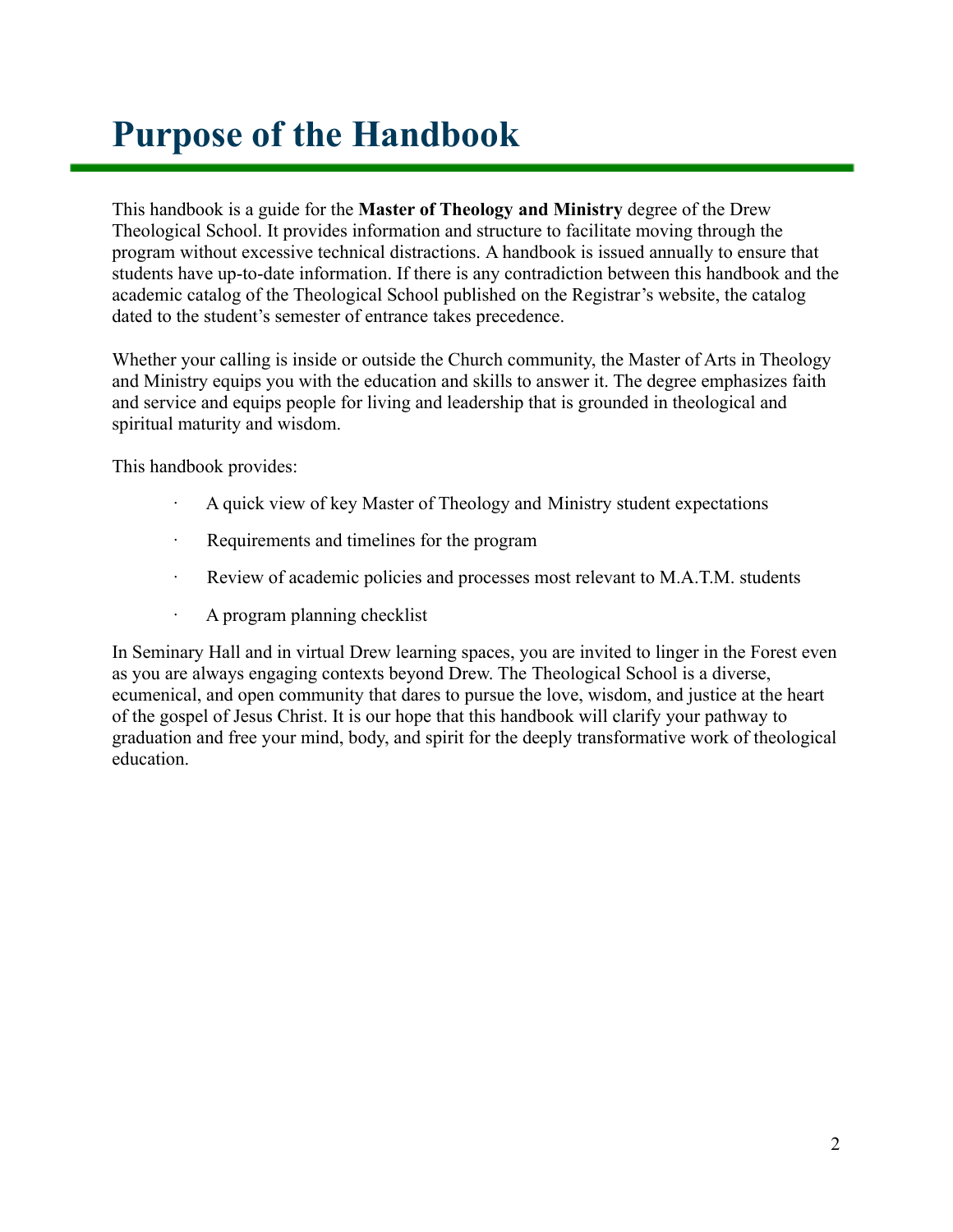## **Table of Contents**

| Purpose of the Handbook                                         | $\boldsymbol{2}$ |
|-----------------------------------------------------------------|------------------|
| A Quick View of Student Expectations                            | 4                |
| A Quick View of M.A.T.M. Program Requirements                   | 5                |
| Completing the Master of Arts in Theology and Ministry Program  | 8                |
| The First Semesters                                             | 8                |
| The Vocational Pathway                                          | 9                |
| <b>Ordination Requirements</b>                                  | 11               |
| <b>Optional Concentrations</b>                                  | 12               |
| <b>Graduate Certificates</b>                                    | 12               |
| Graduation                                                      | 12               |
| Program Timeline                                                | 13               |
| Certifications, Special Programs, and Opportunities             | 14               |
| Partnership for Religion and Education in Prisons (PREP)        |                  |
| Chapel                                                          | 15               |
| <b>Community Garden</b>                                         | 16               |
| <b>Caspersen School Graduate Courses</b>                        | 16               |
| <b>Student-Directed Immersive Learning</b>                      | 16               |
| Apprenticeship                                                  | 16               |
| Off-Campus Learning                                             | 16               |
| <b>Frequently Asked Questions</b>                               | 17               |
| <b>Registration Status</b>                                      | 19               |
| <b>Academic Standing</b>                                        | 21               |
| Standards of Academic Integrity                                 | 22               |
| Curriculum Planning for Master of Arts in Theology and Ministry | 23               |

Revised Aug 26, 2021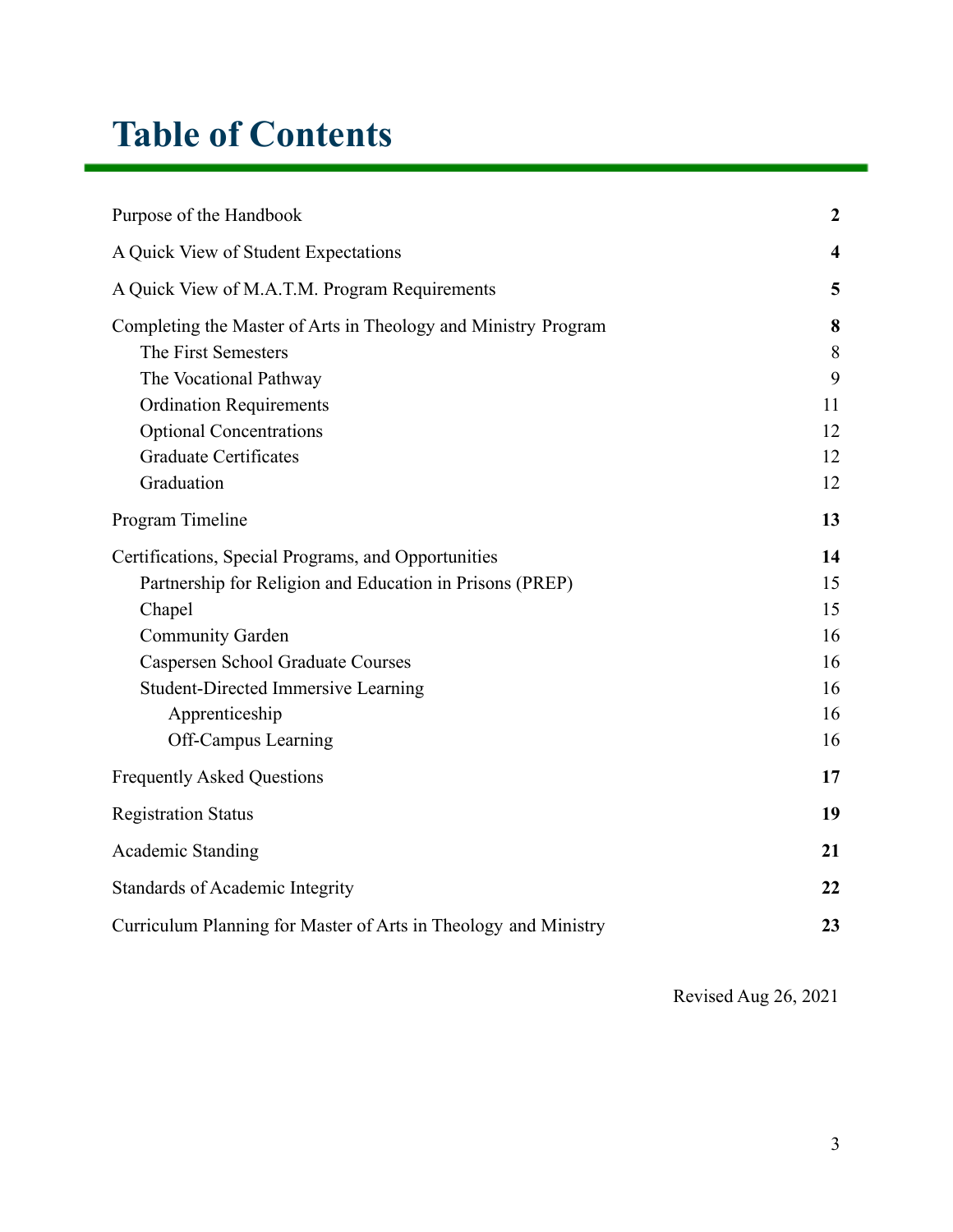## <span id="page-3-0"></span>**A Quick View of Student Expectations**

### $\sqrt{\phantom{a}}$  Use your Drew email

Always use your Drew email account or set it to auto-forward to the email address that you access most frequently. Staff and faculty will send important official notices only to your Drew University email account.

### $\sqrt{\phantom{a}}$  Pay attention to Drew's deadlines and policies

Although you will work closely with your professors and fellow students, the responsibility for your degree progress rests with you. All students are expected to work within Drew policies and procedures. Familiarize yourself with the academic calendar and the deadlines related to withdrawals, grade extensions, and academic petitions. Information can be found on the Registrar's office [webpage.](http://www.drew.edu/registrars-office/)

### $\sqrt{\phantom{a}}$  Steward your time and priorities

M.A.T.M. students often have work, ministry, and family obligations. Be mindful of your time and priorities. Courses require time for study outside of class in addition to time in class. Consider your travel time and your need for self-care and Sabbath. Prioritize your learning as much as you are able and plan your schedule accordingly.

### $\sqrt{\phantom{a}}$  Stay in communication

Respond to requests from professors or the administration in a timely fashion, especially as you are working to select your courses or making plans for your internship year. Stay in communication with Drew. If you are wrestling with new ideas, talk things over with colleagues or a friend outside school. If you are struggling to meet course expectations, be in touch with your professor right away. Direct questions about registration, finances, and academics to the appropriate Drew offices.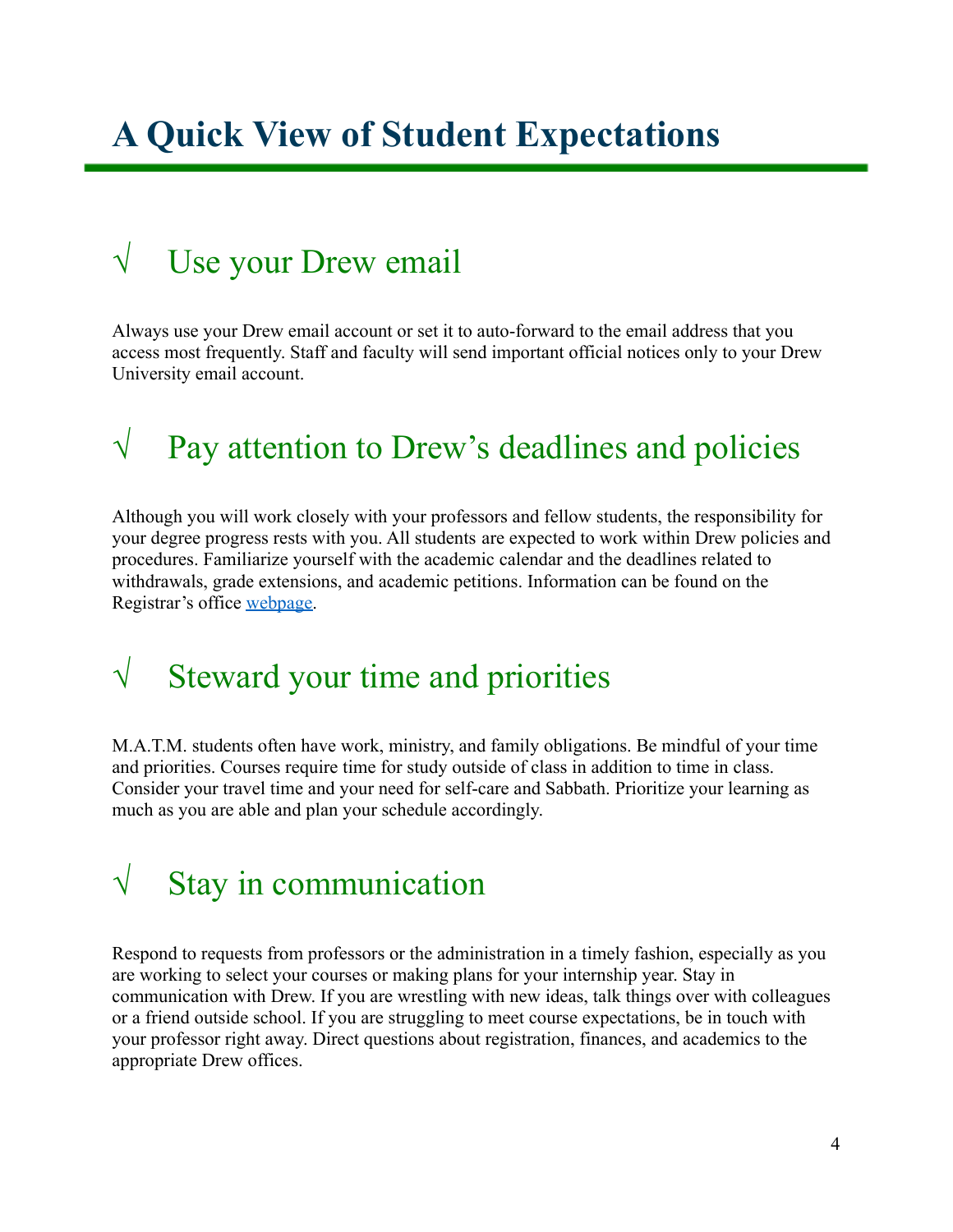# <span id="page-4-0"></span>**A Quick View of M.A.T.M. Program Requirements**

| DEGREE REQUIREMENTS (See Academic Catalog for more details)                                                                                                                                                                                                                                                                              | Number of<br>Credits |
|------------------------------------------------------------------------------------------------------------------------------------------------------------------------------------------------------------------------------------------------------------------------------------------------------------------------------------------|----------------------|
| I. Required Courses                                                                                                                                                                                                                                                                                                                      | 14 credits           |
| THEO 501 – Transforming Theologies                                                                                                                                                                                                                                                                                                       | 3                    |
| VOCF 503 – Identity, Spirituality, and Vocation                                                                                                                                                                                                                                                                                          | 3                    |
| BBCL 501 – Bible and Its Interpreters                                                                                                                                                                                                                                                                                                    | 3                    |
| INTF $501 - Global$ Faiths and the Earth                                                                                                                                                                                                                                                                                                 | 3                    |
| VOCF 900A - Mentored Portfolio A                                                                                                                                                                                                                                                                                                         | .5                   |
| VOCF 900B - Mentored Portfolio B                                                                                                                                                                                                                                                                                                         | .5                   |
| Capstone Portfolio (select between A or B)                                                                                                                                                                                                                                                                                               | 1                    |
| A. VOCF 900C – Mentored Portfolio C and VOCF 900D – Mentored<br>Portfolio D<br>B. CRW 690 MATM Final Portfolio                                                                                                                                                                                                                           |                      |
| Immersive Learning for Leadership (select between A or B)                                                                                                                                                                                                                                                                                | 3-6 credits          |
| A. Year-Long Vocational Internship<br>VOCF 601 - Leadership Seminar I<br>$\circ$<br>VOCF 602 - Leadership Seminar II<br>$\circ$<br>And<br>VOCF 875A – Vocational Internship I<br>O<br>VOCF 875B - Vocational Internship II<br>$\circ$<br><b>Or</b><br>$\circ$<br>VOCF 878EX – Clinical Practical Education – Extended<br>$\circ$<br>Unit | 5-6 credits          |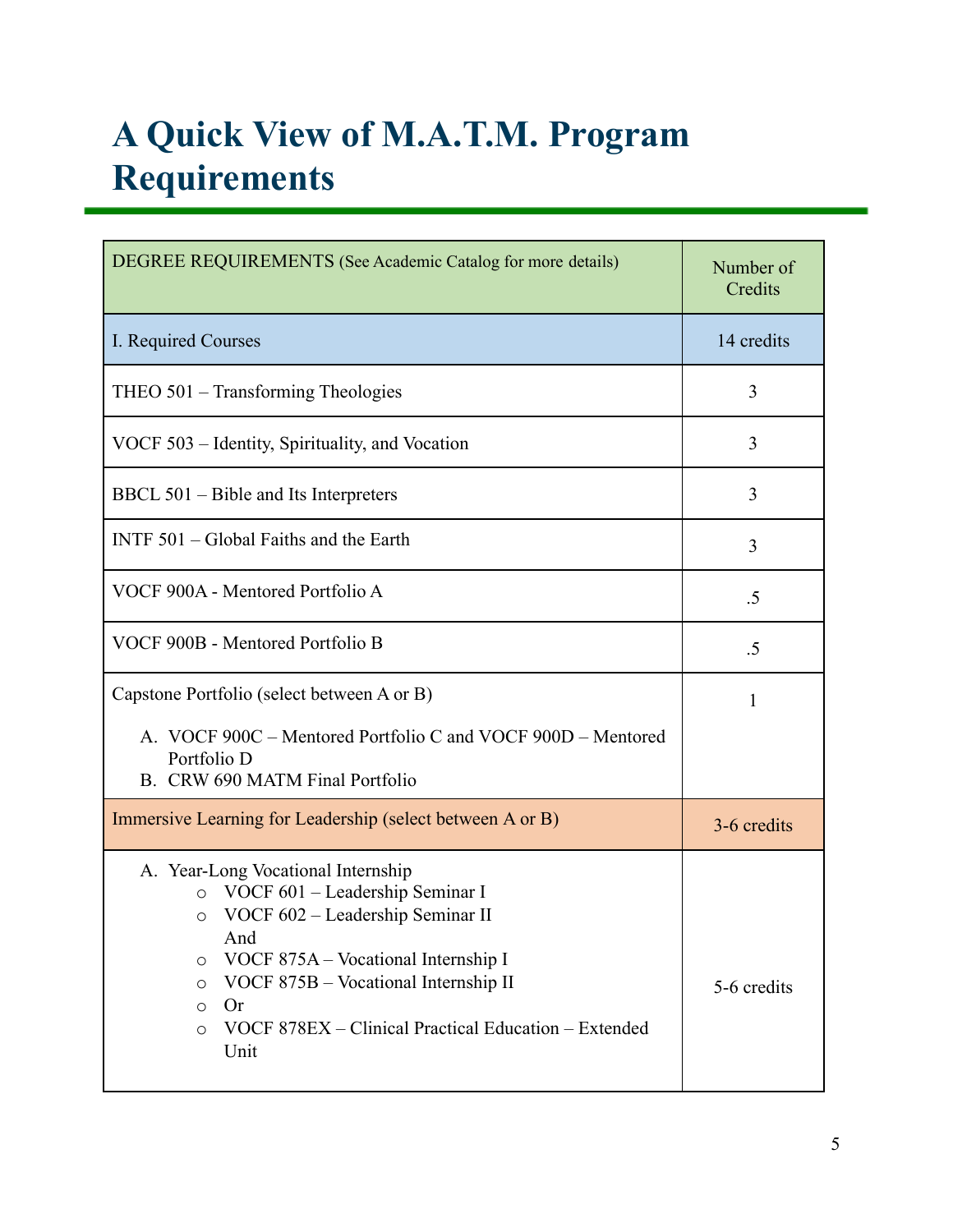| B. Practicum (3 credits)<br>Choose one of the following:<br>VOCF 873 - Vocational Apprenticeship<br>VOCF 632 - Justice Ministry Education<br>VOCF 878FT – Clinical Practical Education – Full-Time Unit<br>VOCF 878EX – Clinical Practical Education – Extended Unit | 3                        |
|----------------------------------------------------------------------------------------------------------------------------------------------------------------------------------------------------------------------------------------------------------------------|--------------------------|
| <b>Learning Enrichments</b>                                                                                                                                                                                                                                          | No additional<br>credits |
| 1 Problem-Based Learning course (PBL)                                                                                                                                                                                                                                |                          |
| II. Electives                                                                                                                                                                                                                                                        | 10-13 credits            |
| 10-14 credits from Theological School or approved Caspersen Graduate<br>School listings                                                                                                                                                                              | $10-13$                  |
| <b>III.</b> Optional Concentration                                                                                                                                                                                                                                   |                          |
| Four courses from one of the following categories:<br>Africana and African American Religion (AFAM)<br>Religion and Ecology (ECO)<br>Religion and Social Justice (SJA)<br>Women's and Gender Studies (WSTT)<br><b>Conflict Resolution (CRES)</b>                     |                          |
| IV. Vocational Pathway (see below)                                                                                                                                                                                                                                   | 12                       |
| <b>TOTAL CREDITS</b>                                                                                                                                                                                                                                                 | 42                       |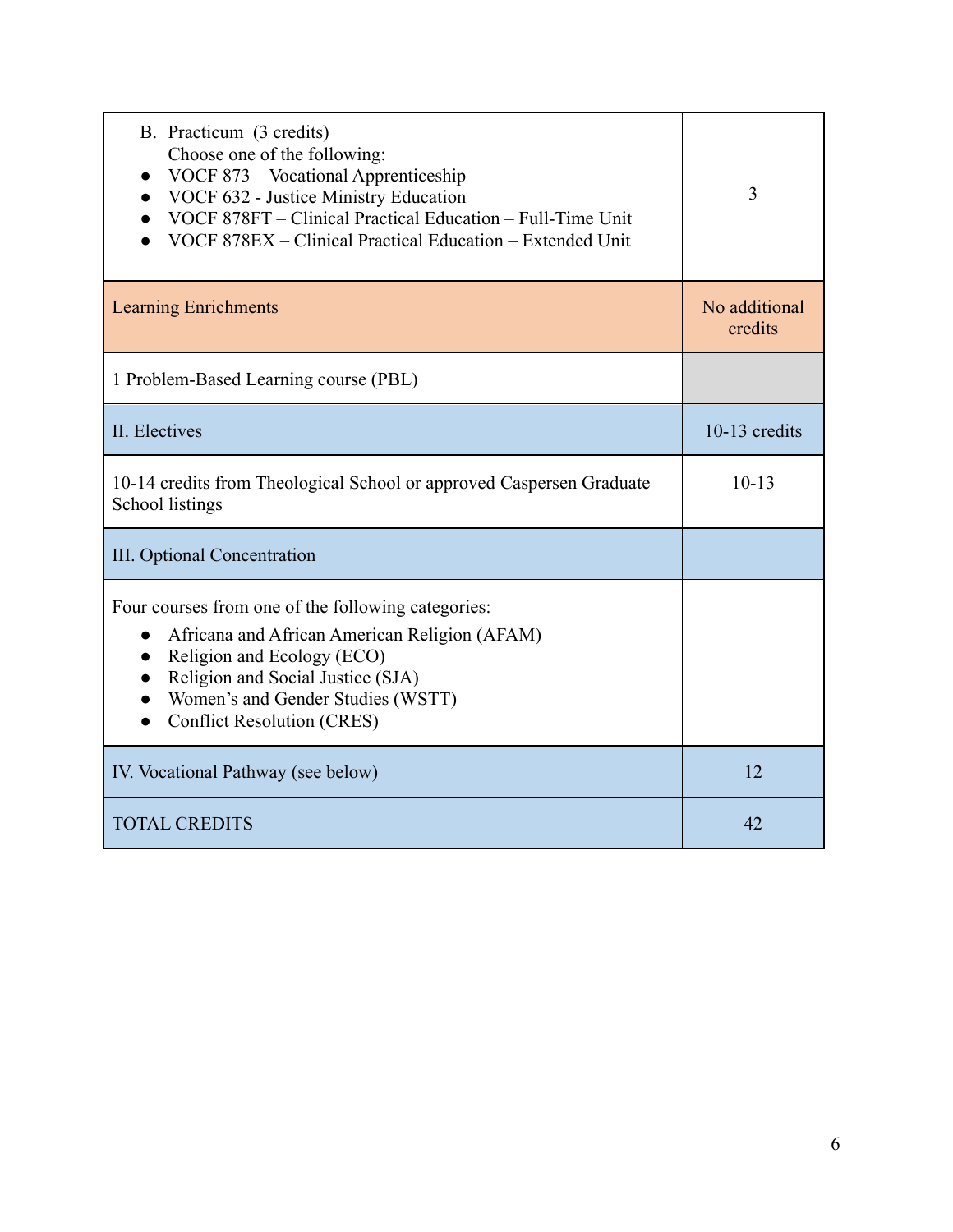| Students choose one of six Vocational Pathways                                     |            |
|------------------------------------------------------------------------------------|------------|
| A. Ecology and Religion                                                            | 12 credits |
| 12 credits from Ecology and Religion offerings (ECO)                               |            |
| <b>B. Pastoral Care</b>                                                            | 12 credits |
| 12 credits from Pastoral Care and Counseling offerings (PCC or RPSY)               |            |
| <b>C. Social Justice Advocacy</b>                                                  |            |
| 12 credits in Social Justice Advocacy offerings (SJA)                              |            |
| Note: in this pathway, one course should be a PREP course (no additional credit)   |            |
| <b>D. Theology and Ministry</b>                                                    |            |
| 12 credits from Theological School or approved Caspersen Graduate School offerings |            |
| E. Worship, Music, and the Arts                                                    |            |
| 12 credits from Worship, Music, and the Arts offerings (WOR, TMUS, ARTS)           |            |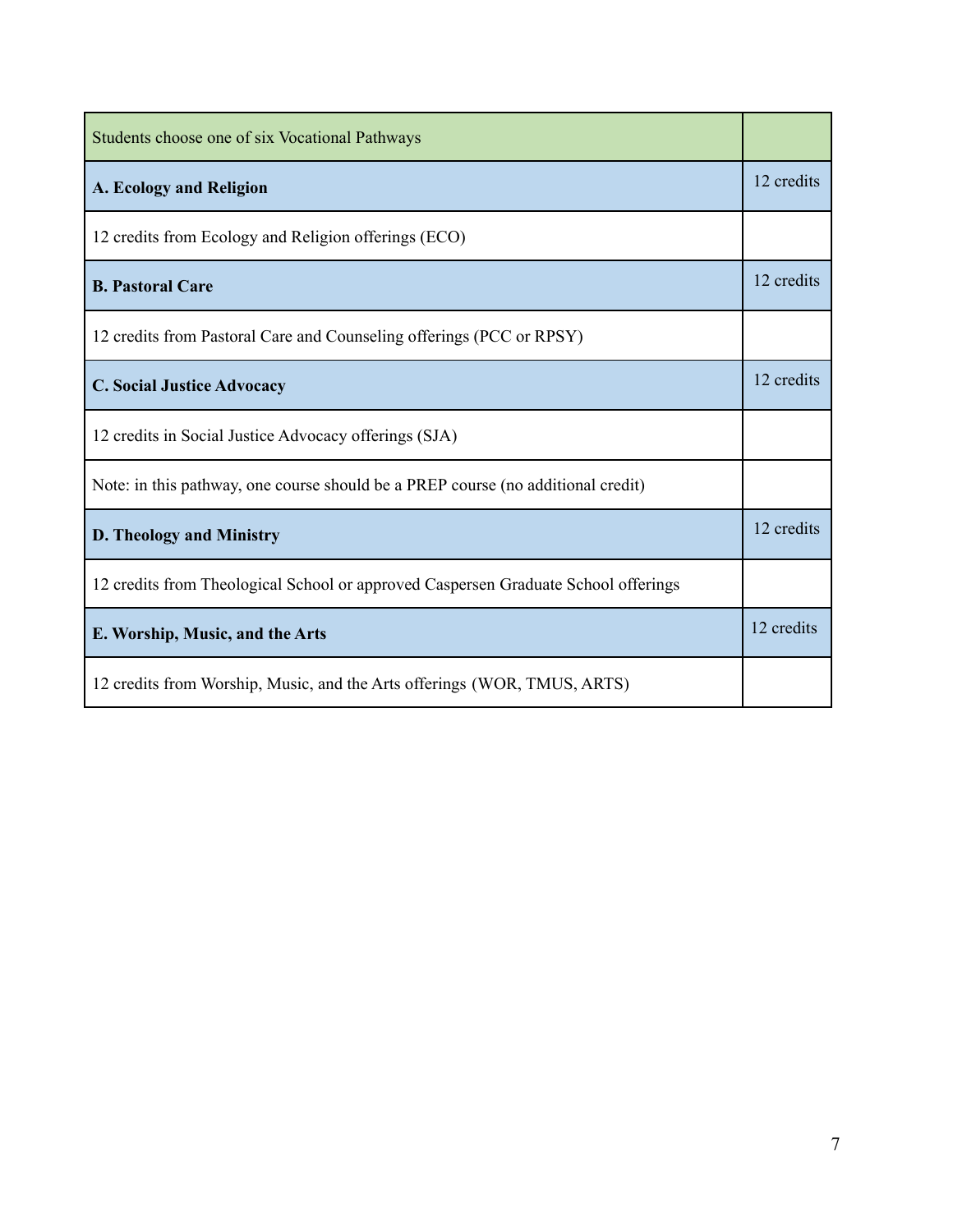## <span id="page-7-0"></span>**Completing the Master of Arts in Theology and Ministry Program**

The Master of Arts in Theology and Ministry (M.A.T.M.) prepares students for specialized ministries within and beyond religious institutions. The program consists of an integrated core curriculum, a vocational pathway, and a professionally relevant internship or practicum.

#### <span id="page-7-1"></span>**The First Semesters**

The required courses of the M.A.T.M. lay the groundwork for the degree. Transforming Theologies and Bible and Its Interpreters ground students with an interdisciplinary and integrated approach to Christian traditions, practices, and values.

In the first fall semester of the M.A.T.M. degree, all students take the following required courses:

- THEO 501 Transforming Theologies (3 cr.)
- VOCF 503 Identity, Spirituality, and Vocation (3 cr.)
- VOCF 900A Mentored Portfolio A  $(.5 \text{ cr.})$

These courses are offered in multiple modalities, including a self-paced option.

Students may then add up to 9 additional credits, choosing among the following:

- **One problem-based learning course**: These courses are marked in the registration materials with the attribute PBL. Students are encouraged to take their required PBL course in their first or second semester. PBL courses develop leadership skills for responding to pressing questions faced in ministry, in particular vocational locations, and in the world.
- **A vocational pathway course** or electives according to your interests.
- **A communication, research, and writing course**:
	- o If English is not your primary language, you are expected to take CRW  $541 -$ Language and Learning in Theological Education in your first semester
	- o If you are returning to school after a long time out or know you need to practice academic writing, consider: CRW 550 – Theological Research and Writing Skills
- **Participate in the community**: TMUS 800 Seminary Choir; or VOCF 806 Chapel Practicum; or VOCF 805 – Community Garden Practicum (as offered)

After completing the first semester required courses, all M.A.T.M. students take the following required courses:

- BBCL 501 Bible and Its Interpreters  $(3 \text{ cr.})$
- INTF  $501 Global$  Faiths and the Earth (3 cr.)
- VOCF  $900B$  Mentored Portfolio B (.5 cr.)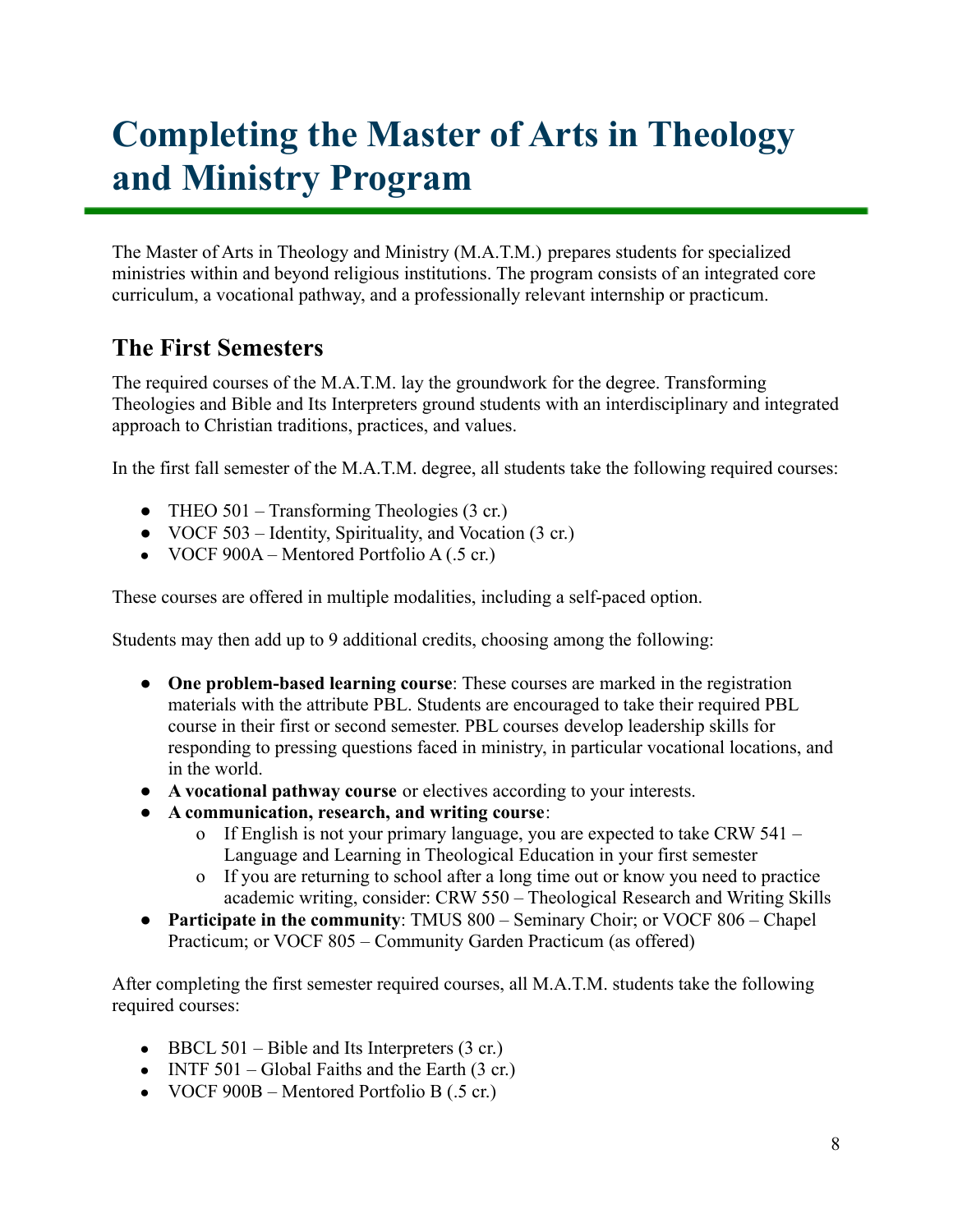Students may then add up to 9 additional credits, choosing among the following:

- **Vocational pathway course or electives** according to your interests
- **A communication, research, and writing course:**
	- o If you are returning to school after a long time out or know you need to practice academic writing, consider: CRW 550 – Theological Research and Writing Skills
- **Participate in the community:** TMUS 800 Seminary Choir; or VOCF 806 Chapel Practicum; or VOCF 805 – Community Garden Practicum (as offered)

Courses are offered in every January term and in the two summer terms. Students who wish to graduate in 2 years should plan to complete 21 credits in their first academic year (Fall, January, Spring, Summer). If students complete fewer than 15 credits in their first academic year, it is likely to take more than 2 years to complete the degree.

Students who enter the M.A.T.M. in a spring semester take a first semester of elective courses before beginning the required course sequence in the fall semester. Students are not allowed to take more than 12 credits (over spring and summer) before beginning the required course sequence.

#### <span id="page-8-0"></span>**The Vocational Pathway**

At the beginning of the program, each student chooses a vocational pathway that shapes elective course selection and internship placement. The available vocational pathways are:

**Ecology and Religion:** Understand and analyze the intersections of religion, ecology, and justice. Students explore how to promote faith-based environmental justice work both within and outside the larger church.

**Pastoral Care:** Study the theory and practices of pastoral care, emphasizing themes – such as trauma, addiction, and family – in multicultural contexts.

**Social Justice Advocacy:** Explore methods of organizing and advocating for and with socially marginalized communities within church and society and develop gospel-based practices for the transformation of systemic forms of injustice.

**Theology and Ministry:** Pursue general study across several subject areas in the regular Theological School curriculum.

**Worship, Music, and the Arts:** Develop competencies in the fields of church music, worship, and the arts, with emphasis on theological depth and liturgical creativity and innovation, and an understanding of the deep connections between social transformation and the arts.

Students complete the vocational pathway by selecting courses that meet the requirements outlined above and detailed in the Theological School Academic Catalog on the Registrar's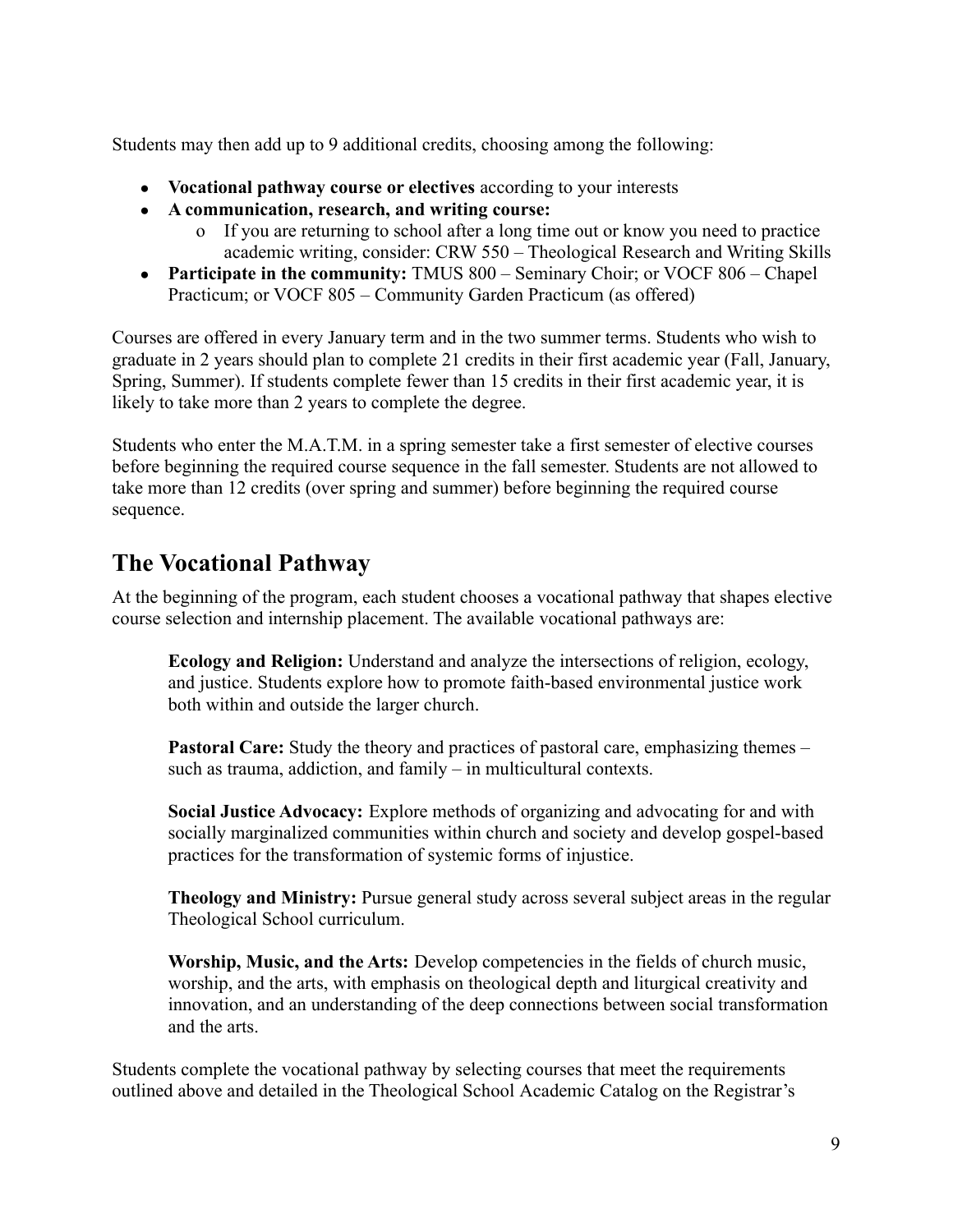[webpage.](http://www.drew.edu/registrars-office/) Students can track the courses that complete their pathway on their [Treehouse Ladder](http://ladder.drew.edu/) as well as on the chart at the back of this handbook.

### **Immersive Learning for Leadership**

After completing the first phase of required courses, students may begin a year-long, 300-hour mentored internship accompanied by a leadership seminar, or they may plan to complete a vocationally-relevant three credit practicum.

As appropriate to their vocational goals, students in the year-long internship work in a teaching parish, chaplaincy location, public advocacy non-profit agency, or congregational leadership role for an academic year. Students are expected to serve in their internship placement sites for 12–15 hours per week.

In order to prepare for and complete this learning experience, students follow these steps:

- Complete the vocational interview midway through the VOCF 503
- Complete a six-hour healthy boundaries/sexual ethics training
- Meet with the Associate Dean for Vocation and Formation in the semester before beginning the Internship year
- Meet with site mentor to determine plans for the internship
- Complete the Learning/Serving Agreement
- Register for VOCF 601 (fall) and VOCF 602 (spring) during the internship year
- Register for VOCF 875A (fall) and VOCF 875B (spring) during the internship year
- Register for VOCF 900C (fall) and VOCF 900D (spring) during the internship year

In the internship and leadership seminar, students think reflectively and critically about their practice of religious leadership as they are doing it. Student interns are challenged to gain skills of self-awareness and theological reflection, and to build tools for public religious leadership, as well as consider and discern potential vocational goals and opportunities with their mentors and seminar facilitators.

To assist students in the process of vocational discernment that is central to this experiential learning program, the Learning/Serving Agreement is developed in such a way that students are exposed to the multiplicity of tasks and opportunities available in their internship placement. Administration and budget planning, preaching or public proclamation, pastoral care, education, worship, outreach ministry, community organizing, and spiritual formation are some areas in which students gain experience and insight and deepen their capacities for leadership.

In the second semester of the internship year, students develop an internship project designed to integrate resources and materials encountered in the leadership seminars, as well as in required courses.

Students who choose to do a three-credit practicum should work with their M.A.T.M. advisor and the Associate Dean for Vocation and Formation to identify an experience that will be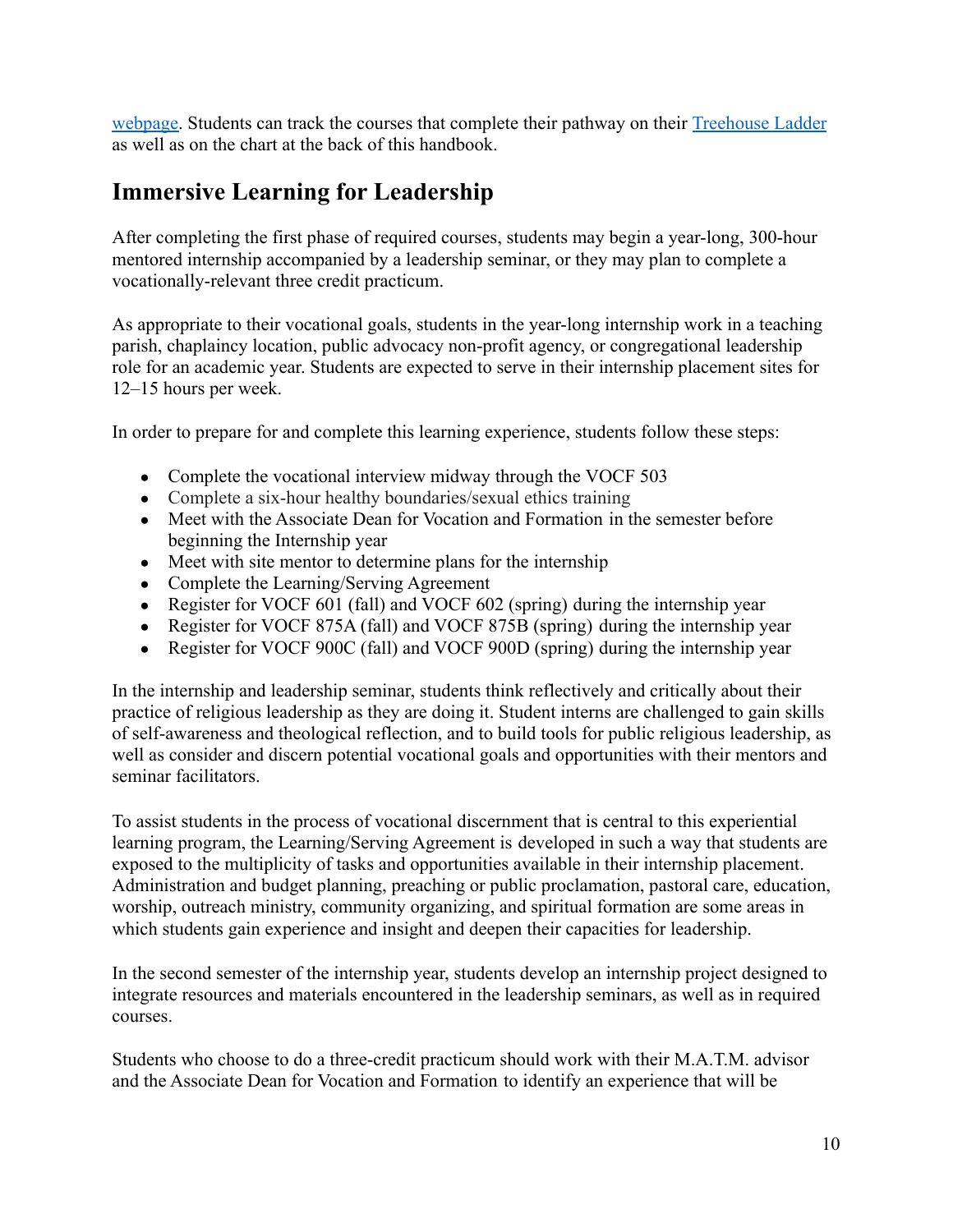vocationally valuable for them. Students who do the practicum instead of the internship should also complete CRW 690 MATM Final Portfolio to reflect on your work and complete the degree.

For placement opportunities, forms, and timelines, see the Theological School's Resources for Current Students [webpage.](http://www.drew.edu/theological-school/resources/)

### **Learning Enrichments**

Ministry is always in motion. A M.A.T.M. degree at Drew emphasizes adaptability, creativity, and resilience. Thus all M.A.T.M. students complete at least one Problem-based Learning course to continue to develop leadership skills for responding to pressing questions faced in ministry, particular vocational locations, and in the world. This PBL course can fulfill a requirement in the Vocational Pathway or can be used as an elective.

### <span id="page-10-0"></span>**Ordination Requirements**

The Theology and Ministry pathway can be used to prepare for ordination as a Deacon in the United Methodist Church. Students who wish to pursue ordination as a United Methodist Elder or for pastoral ministry in most denominations should take the Master of Divinity degree. Each denomination has particular requirements for ordination determined by local and national judicatories. Students should stay in close conversation with the leadership in their denominations for detailed processes.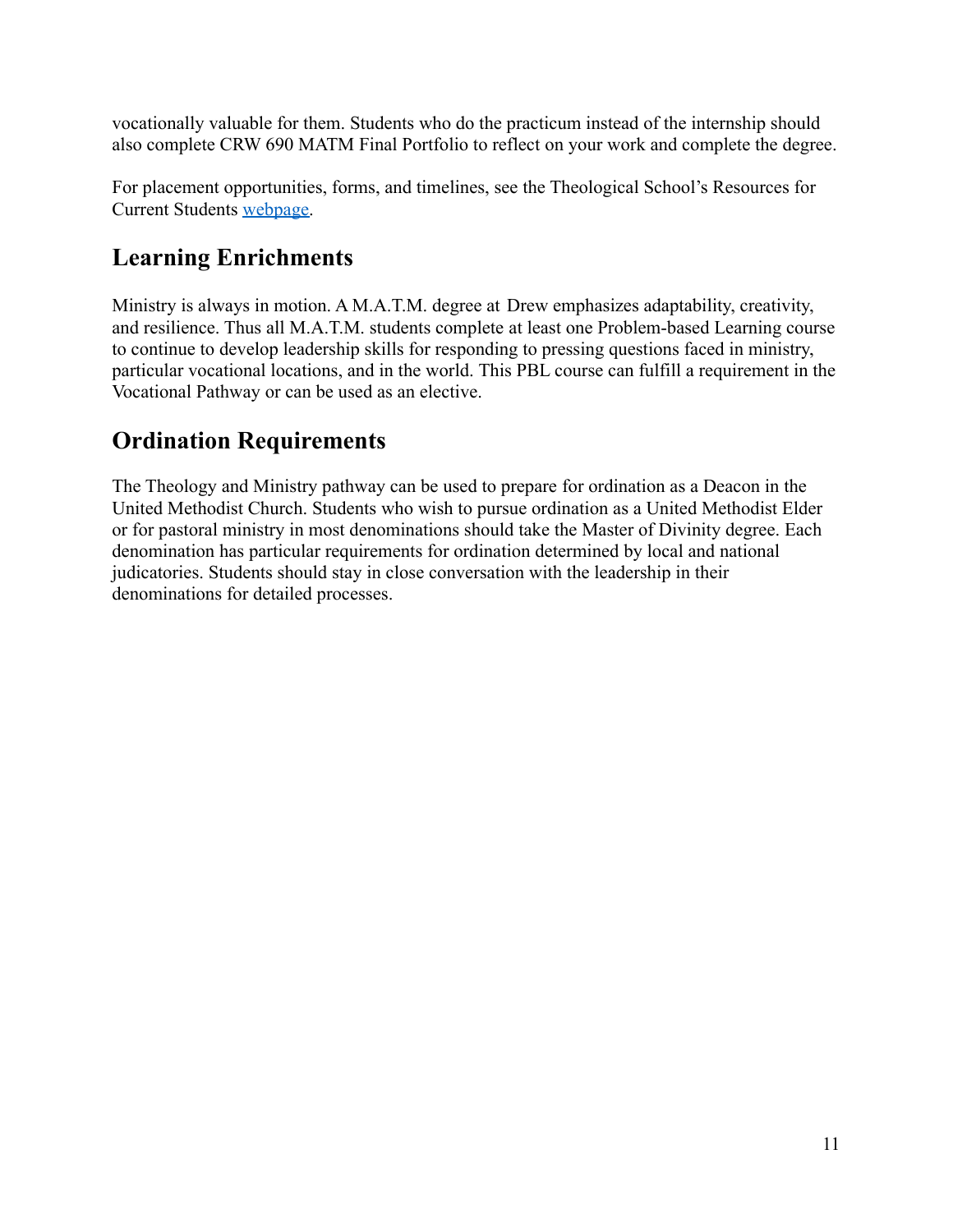### <span id="page-11-0"></span>**Optional Concentrations**

M.A.T.M. students may use electives to complete one concentration of four courses from one of the following course designations:

- Africana and African American Religions and Cultures (AFAM)
- Religion and Ecology (ECO)
- Religion and Social Justice (SJA)
- Women's and Gender Studies (WSTT)
- Conflict Resolution (CRES)

To have a concentration added to the transcript, a student submits the Add or Change Concentration or Pathway form on the Resources for Current Students [webpage](http://www.drew.edu/theological-school/resources/).

### <span id="page-11-1"></span>**Graduate Certificates**

During their time at Drew, students in the M.A.T.M. program may pursue a graduate certificate offered by the Theological School or the Caspersen School of Graduate Studies concurrently with their degree program. Certificate programs available for concurrent enrollment include:

- Certificate in Interfaith Peacebuilding
- Certificate in Restorative Justice and Prison Ministry
- Certificate in Conflict Resolution and Leadership
- Certificate in Medical Humanities

Please see the Theological School and Caspersen School catalogs for complete certificate requirements and further information.

### <span id="page-11-2"></span>**Graduation**

Students may complete the M.A.T.M. degree in August, January, or May of each year. Commencement exercises are held in May of each year for all students who have completed their degrees in the August or January prior to each Commencement.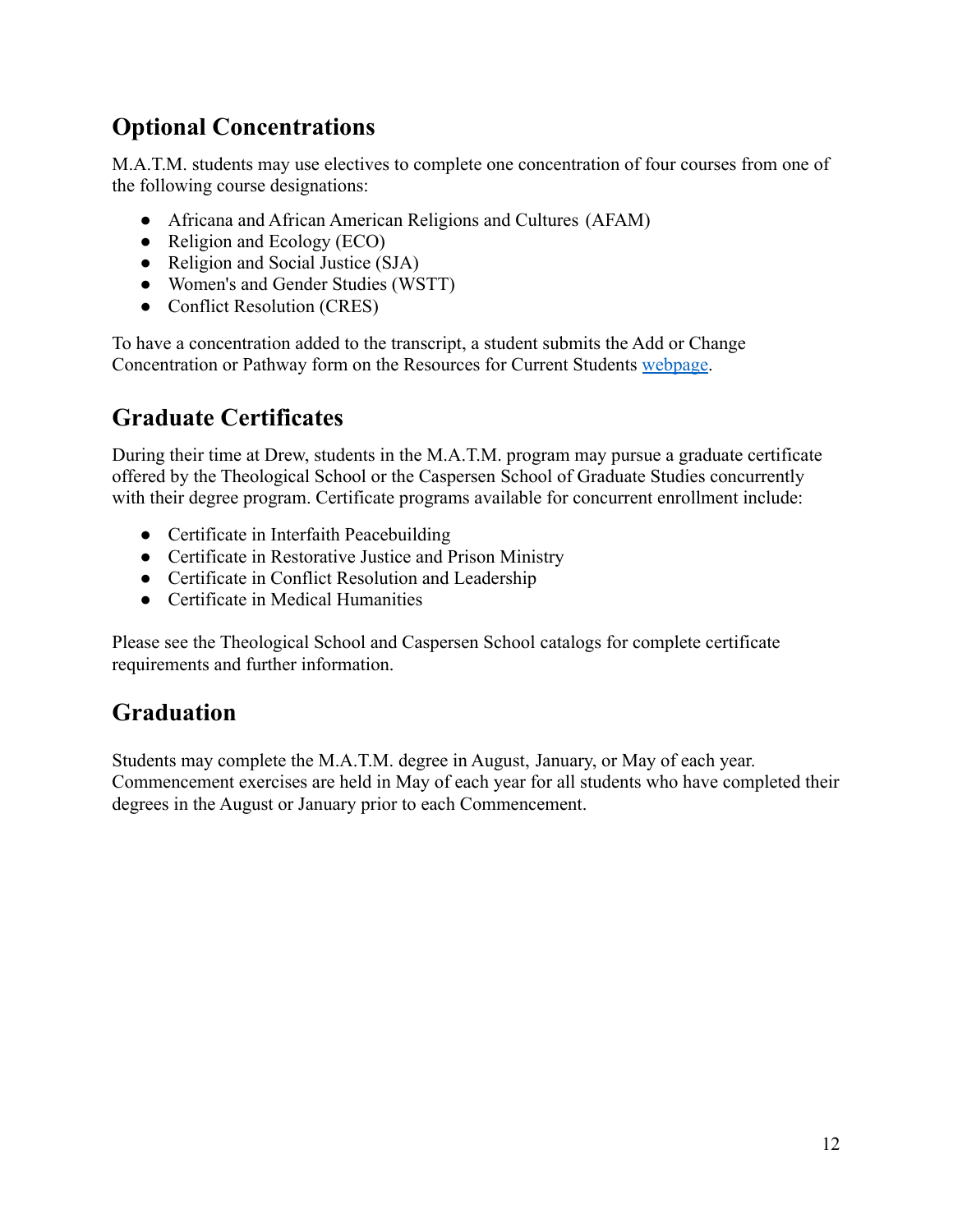## <span id="page-12-0"></span>**Program Timeline**

Regular semester courses are offered in multiple modalities in Fall and Spring. Courses are also offered in January and summer terms.

This sample timeline provides an overview for completing the entire program. *To reduce the credits in any semester add intensive or online pathway/elective credits in any January or summer terms. To shorten the time to graduation, add pathway/elective credits in semester, January, and summer terms.*

| Year One: 25 credits                                                                     |         |                                                                                   |        |
|------------------------------------------------------------------------------------------|---------|-----------------------------------------------------------------------------------|--------|
| <b>FALL SEMESTER</b><br>12.5 credits                                                     | January | <b>SPRING SEMESTER</b><br>12.5 credits                                            | Summer |
| <b>THEO 501</b><br><b>VOCF 503</b><br><b>VOCF 900A</b><br>6 credits of Pathway/electives |         | <b>BBCL 501</b><br><b>INTF 501</b><br>VOCF 900B<br>6 credits of Pathway/electives |        |
| Year Two: 17 credits completed plus Immersive Learning for Leadership                    |         |                                                                                   |        |
| <b>FALL SEMESTER</b><br>9 credits                                                        | January | <b>SPRING SEMESTER</b><br>8 credits                                               | Summer |
| VOCF 601***<br><b>VOCF 875A***</b><br>VOCF 900C ***<br>6 credits of Pathway/electives    |         | VOCF 602***<br>VOCF 875B***<br>VOCF 900D ***<br>5 credits of Pathway/electives    |        |

\*\*\* Students may elect to complete a practicum and the MATM final portfolio in a single semester, rather than complete the year-long internship.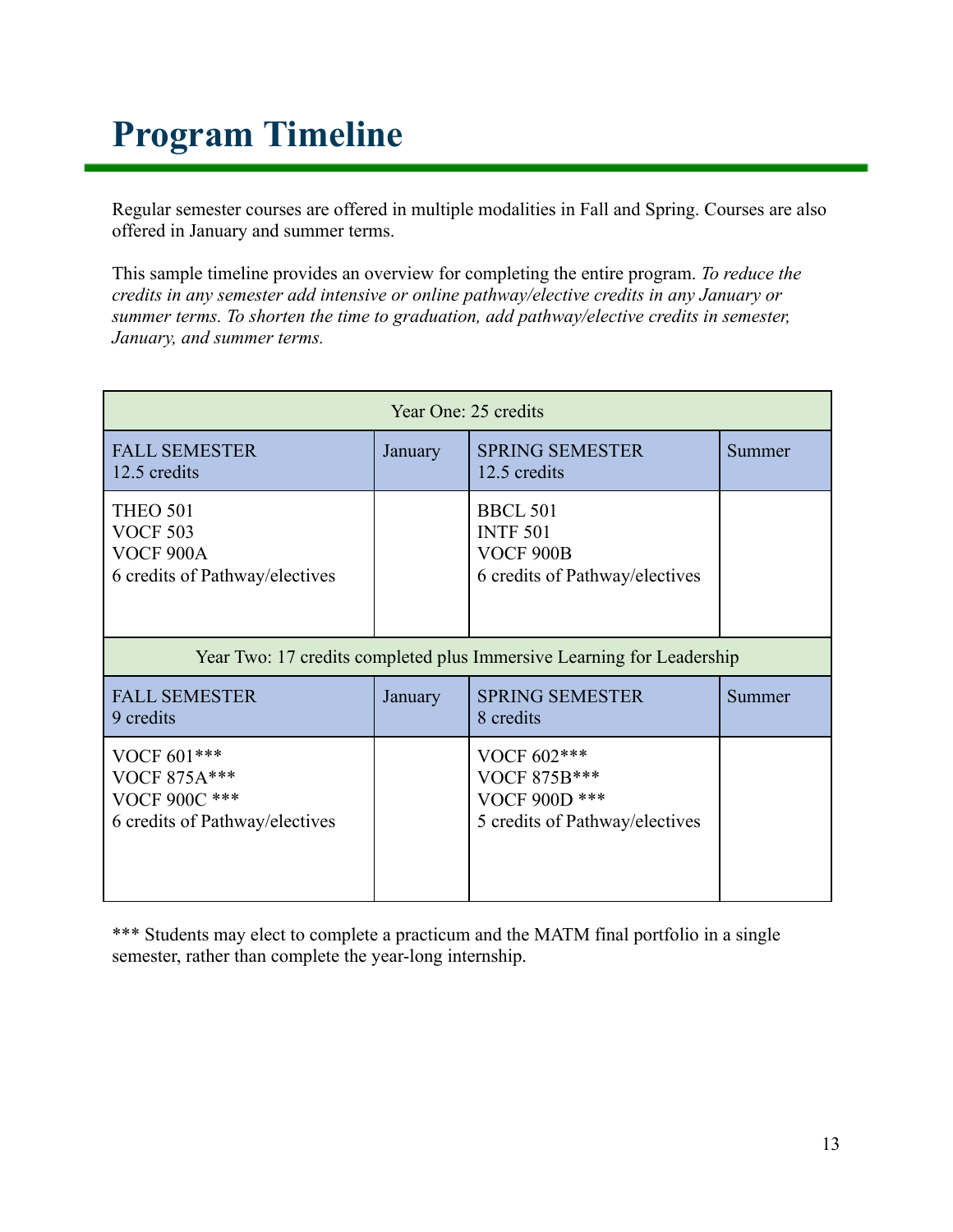## <span id="page-13-0"></span>**Certifications, Special Programs, and Opportunities**

### **Certification Programs**

Certification programs offered by approved organizations provide valuable opportunities for intensive contextual and practical training and reflection. Drew grants three credits of elective credit for the completion of approved certification programs.

#### *Clinical Pastoral Education (CPE)*

Clinical Pastoral Education (CPE) is interfaith professional education for ministry. It brings theological students and ministers of all faiths (pastors, priests, rabbis, imams, and others) into supervised encounter with persons in crisis, most often in hospital settings. CPE can serve as part of one's preparation for parish ministry, chaplaincy, lay ministry, teaching, and counseling. CPE programs follow a set curriculum with an expectation of completing 300 hours of clinical practical work during the course of the program. Students apply directly to approved locations, paying a standard fee to the CPE location. Sites approved by the Association of Clinical Pastoral Education can be found online at: <https://www.acpe.edu>.

Students may take CPE over a summer term or extended over a year, that is, over the Fall and Spring semesters. To do so, register for VOCF 878FT - Clinical Practical Education (Full-Time Unit) or VOCF 878EX - Clinical Practical Education (Extended Unit) to receive three elective credits upon completion of the program.

Many denominations require CPE for ordination. Students can consult the ordination requirements guidelines on the Theological School Resources for Current Students [webpage](http://www.drew.edu/theological-school/resources/), and should also be familiar with their own ordination committee or board's requirements.

#### *Justice Ministry Education (JME)*

Justice Ministry Education is equal parts direct experiential learning, 150 hours of field work, and facilitated learning in small groups. Individually, and within local movements, JME cultivates leadership across five areas of learning, growth, and practice:

- Faith-rootedness
- The practice of justice work
- Role discernment and knowledge of self
- Self-care and communal care
- Accountability and relationship building

Students in JME work with Drew faculty and do field work at Drew and in local sites.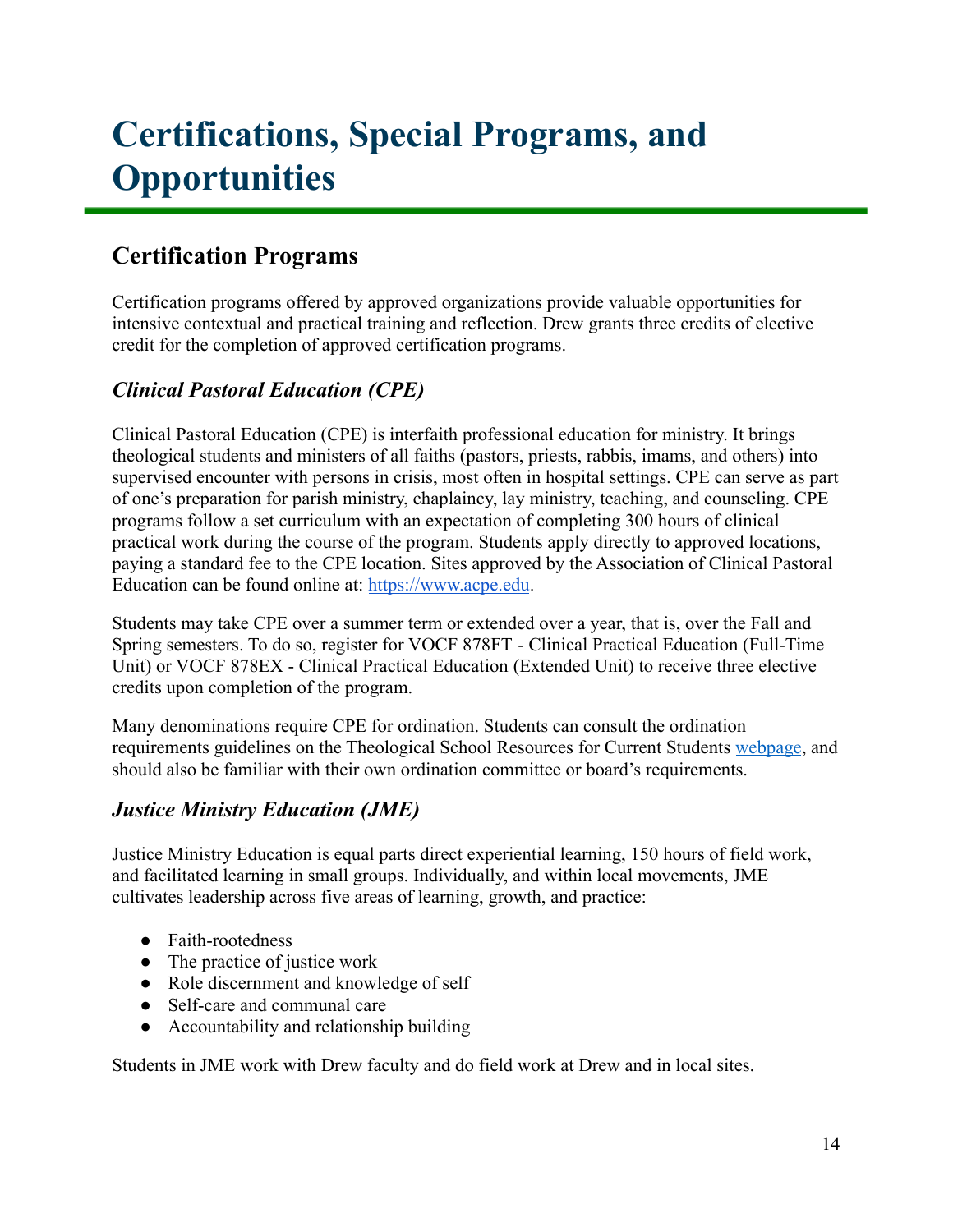#### **College of Pastoral Supervision & Psychotherapy (CPSP)**

A growing area of opportunity for those interested in chaplaincy and pastoral care is in the field of psychiatric care. The College of Pastoral Supervision and Psychotherapy, Inc. (CPSP) offers programs in clinical pastoral education/training (CPE/CPT), pastoral psychotherapy, pastoral counseling, and clinical chaplaincy as a unique form of ministry education, most often in psychiatric care settings.

Drew Theological School has an ongoing partnership with Greystone State Psychiatric Hospital in Randolph, New Jersey. Students interested in doing a psychiatric CPE unit, can also locate other sites online: [http://www.cpsp.org/directory\\_training\\_centers.](http://www.cpsp.org/directory_training_centers)

As with CPE, Drew students apply directly to the training program and pay the program fee to the training institution. Upon completion of the training, students may receive three Drew credits, as well as certification from the training institution. Students register for VOCF 878FT - Clinical Practical Education (Full-Time Unit) or VOCF 878EX - Clinical Practical Education (Extended Unit) to receive three elective credits upon completion of the program.

Some denominations will accept CPSP training as a substitute for CPE to fulfill ordination requirements. Students can consult the ordination requirements guidelines on the Theological School Resources for Current Students [webpage](http://www.drew.edu/theological-school/resources/), and should also be familiar with their own ordination committee or board's requirements.

### <span id="page-14-0"></span>**Partnership for Religion and Education in Prisons (PREP)**

In this flagship program, Drew Theological School students learn together with men and women who are incarcerated.

PREP courses are taken for credit and can be used to fulfill pathway and elective requirements. PREP courses also fulfill the Off-Campus Learning (OCL) enrichment requirement. Students in the Social Justice Advocacy pathway are required to fulfill their Off-Campus Learning enrichment requirement with a PREP course.

For more information and to apply for current courses, see the Theological School's Resources for Current Students [webpage.](http://www.drew.edu/theological-school/resources/)

### <span id="page-14-1"></span>**Chapel**

At the center of Drew's worshipping and learning community is the historic Craig Chapel, located on the second floor of Seminary Hall. Weekly services, vespers, lectures, special ceremonies, and many more events bring the Drew community together for worship, learning, and celebration. Regular services are offered two times per week: Tuesdays and Thursdays at noon. Attendance and participation in leading worship is encouraged of all Theological School students and faculty. Students can plan and participate in chapel for up to 3 credits toward the M.A.T.M. degree (TMUS 800 – Seminary Choir or VOCF 806 – Chapel Practicum).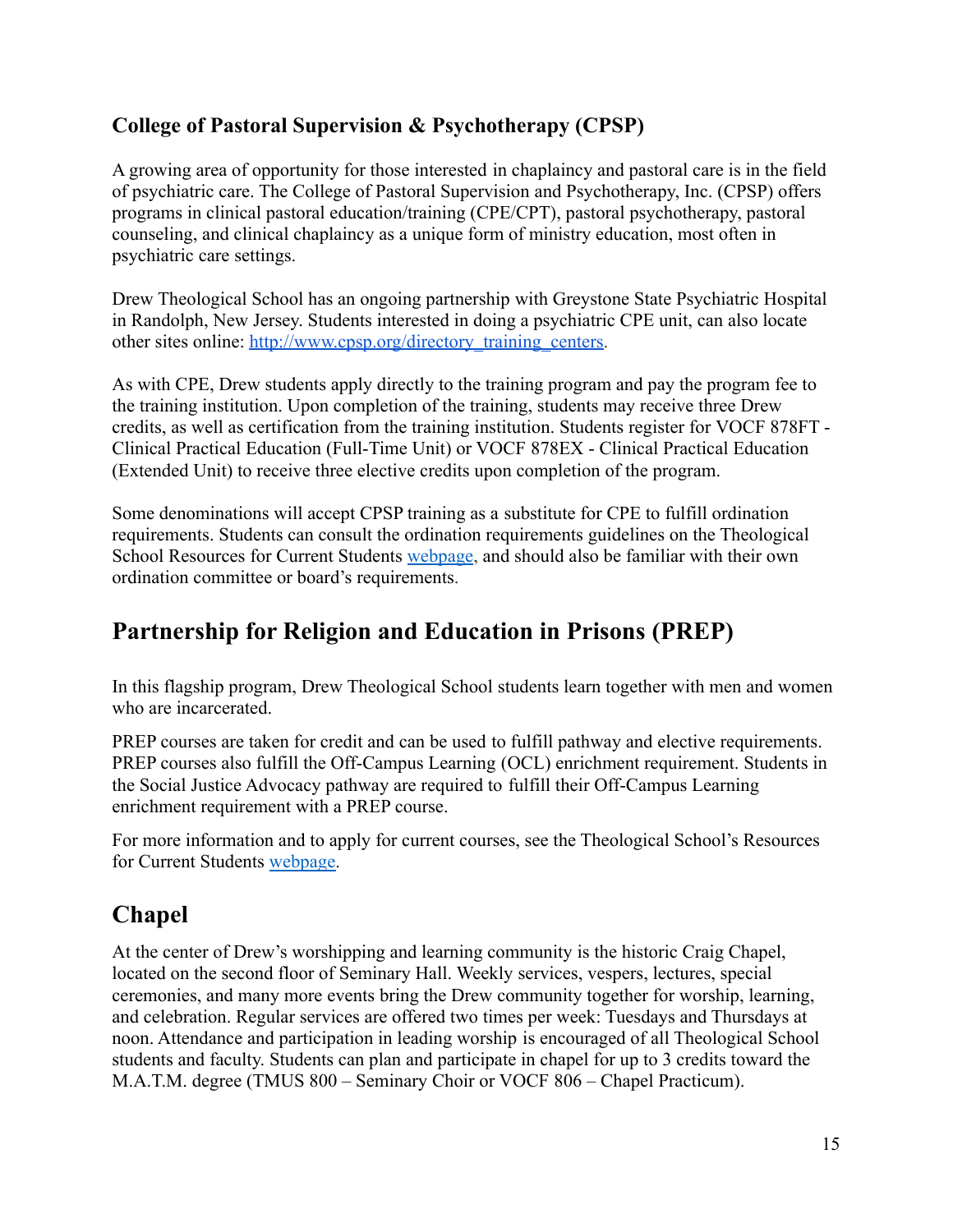### <span id="page-15-0"></span>**Community Garden**

At the Theological School Community garden students, professors, and staffers plant, harvest and eat organic food. Harvests are shared and also donated to local food pantries. Students can take VOCF 805 - Garden Practicum for 1 elective credit.

The Community Garden is a space for learning and thinking theologically about the interconnection of God's creation. As a founding member of the [Green Seminary Initiative,](https://www.greenseminaries.org/) Drew's commitment to ecological wellbeing is demonstrated across the Theo community in recycling, reusing, and reviving our environment through a culture of awareness and activism.

### <span id="page-15-1"></span>**Caspersen School Graduate Courses**

Courses offered in the Caspersen School of Graduate Studies by the Drew Faculty of Arts and Sciences are available to Theological School students. Courses in Education, Conflict Resolution, History, Arts, Literature, and Medical Humanities may be taken for elective credit towards the Master of Arts in Theology and Ministry. Students may petition for a course to fulfill a learning enrichment requirement by completing the Petition to the Graduate Academic Standing Committee on the Theological School's Resources for Current Students [webpage](http://www.drew.edu/theological-school/resources/).

### <span id="page-15-2"></span>**Student-Directed Immersive Learning**

#### <span id="page-15-3"></span>**Apprenticeship**

Students are encouraged to do an apprenticeship in their program (VOCF 873 - Vocational Apprenticeship). An apprenticeship with a church or other community organization focuses on a specific skill set or capacity in a distinct role in a vocational setting. Contact the Office of Vocation and Formation at [tsdeanvocform@drew.edu](mailto:tsdeanvocform@drew.edu) or 973-408-3418 for more information and advising.

#### <span id="page-15-4"></span>**Off-Campus Learning**

Students are encouraged to develop off-campus experiences that will deepen the learning in their program. These are usually in a remote location, participating in various ways in learning, ministry, and leadership including chaplaincies, camping ministry, conferences, community projects, etc. Drew credit can be received for these experiences by building a curriculum mentored by a faculty member with a final project, reflection paper, or public demonstration/presentation. The tutorial petition is found on the Theological School's Resources for Current Students [webpage.](http://www.drew.edu/theological-school/resources/)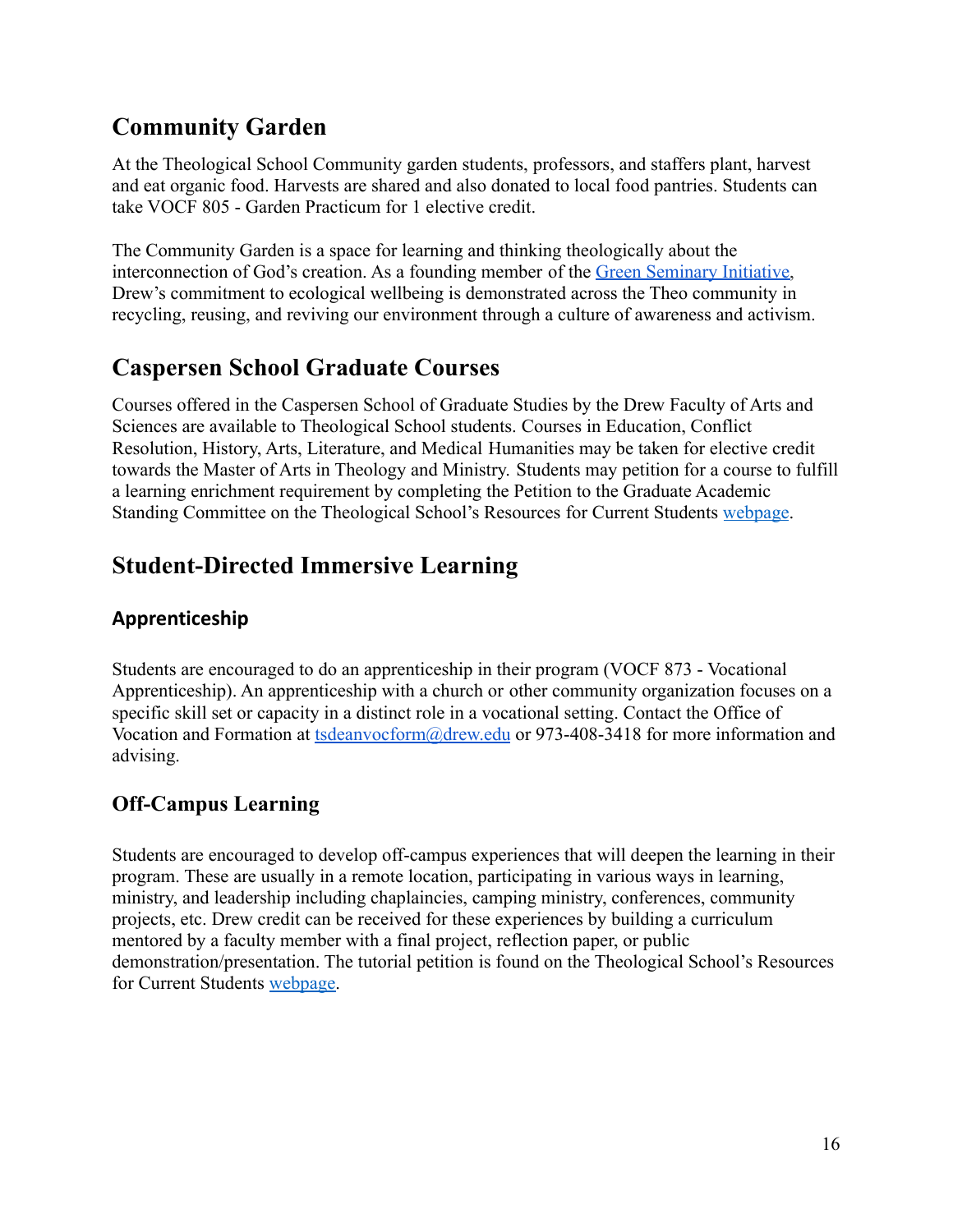<span id="page-16-0"></span>The Theological School Academic Policies are published annually in Drew University's Theological School catalog. This document can be accessed in its entirety from the Registrar's [webpage.](http://www.drew.edu/registrars-office/) If there is any contradiction between this catalog and the FAQs below, the catalog dated to the student's semester of entrance takes precedence.

### **Can I change my vocational pathway?**

Yes. The pathways and electives are flexible enough that within the first year students can make changes to their learning plans. Discuss changes with your advisor. To change pathways, submit the Change of Pathway or Concentration form on the Theological School's Resources for Current Students [webpage.](http://www.drew.edu/theological-school/resources/)

#### **Can I cross-register at Union, NYTS, or General to meet degree requirements?**

Drew students may cross-register for up to 3 credits at Union, New York Theological Seminary, and/or General Theological Seminary with their advisor's approval and using the appropriate form on the Registrar's [webpage](http://www.drew.edu/registrars-office/). Cross-registered courses count automatically as electives toward the M.A.T.M. and can be proposed to meet pathway or enrichment requirements using the Petition to the Graduate Academic Standing Committee form on the Resources for Current Students [webpage.](http://www.drew.edu/theological-school/resources/) Non-Drew courses cannot be substituted for required courses in the degree, including for the Vocational Internship and Leadership Seminar.

### **How long do I have to complete the program?**

The M.A.T.M. degree is designed to be completed in two years of study. January and summer term intensive and online courses provide opportunities for half-time students to make steady progress toward completion of the degree. All academic requirements for the M.A.T.M. must be completed within five years from the date of initial matriculation. Leaves of absence are not included in the total time available to complete the degree (see the Registration Status section below).

### **How many credits should I take each semester?**

Masters students in Drew housing need to carry 9 credits per semester. Otherwise, the number of credits that you take depends on your other commitments. In general, you should plan for 2-3 hours work outside of class for each credit hour. Here is a good general measure:

- **15.5 credits**: maximum credits for master's students
- **11-12 credits**: most common course load for master's students with part-time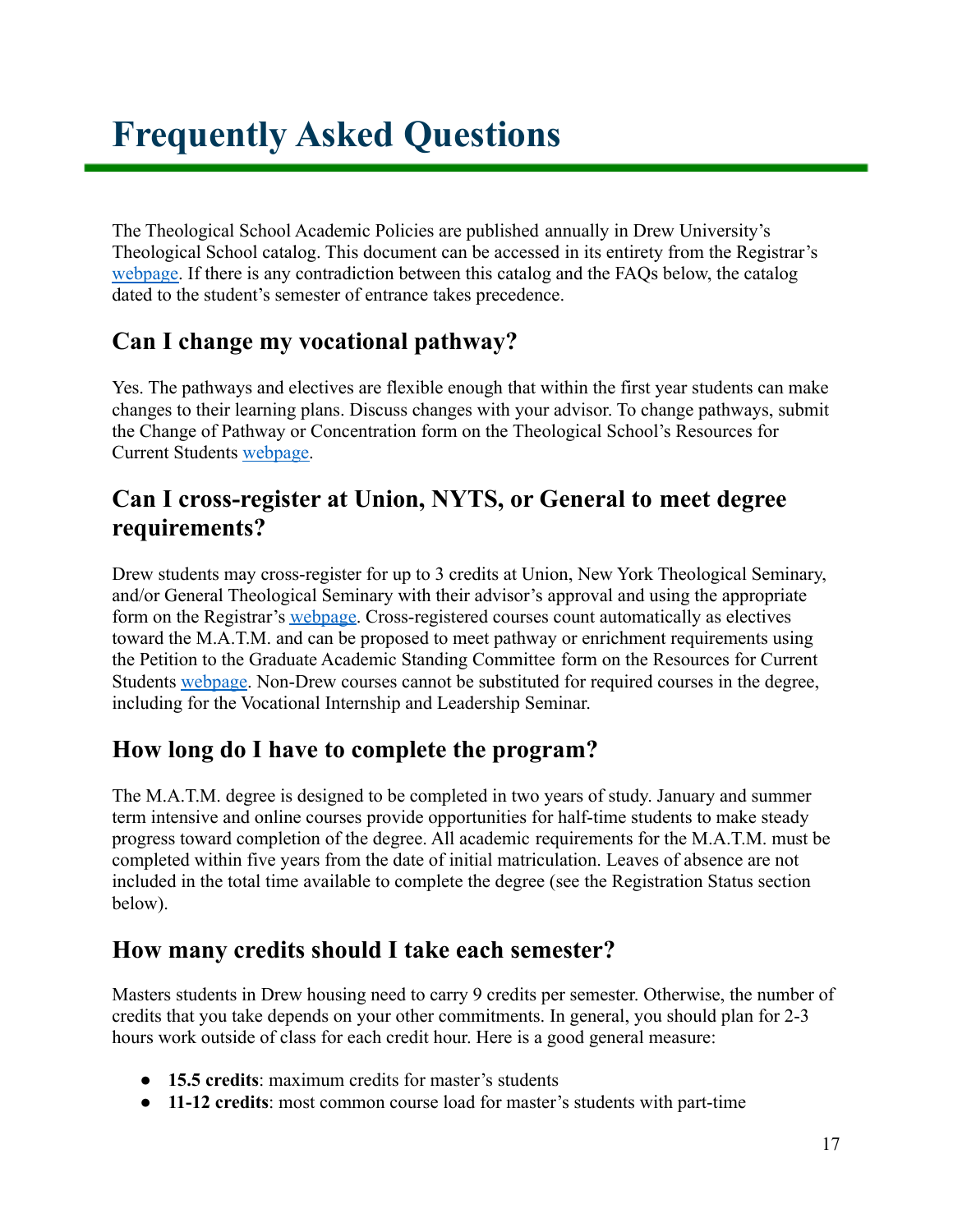Employment

- **9 credits**: a regular load for master's students to accompany employment of 25 hours per week
- **3 6 credits:** a regular load for part-time master's students

See the sample timelines for planning your time to completion.

#### **How do I get accommodations for a disability?**

Students who require accommodations should contact the Office of Accessibility Resources (OAR), in Brothers College, 973-408-3962, for a private, confidential appointment. Accommodation Request Letters are issued to students after documentation, written by a qualified professional, is reviewed and accommodations are approved by OAR. For more information, see:

<http://www.drew.edu/center-academic-excellence/about-us/accessibility-resources/>

Accommodations are implemented by faculty only after the student presents the Accommodation Request Letter issued by OAR. Letters should be presented to the faculty at least one week before the accommodation is needed. Students' requests for accommodations thus should be submitted to OAR within the first two weeks of a course. Returning students with previously approved accommodations should make letter requests for the current semester to Accessibility Resources within the first two weeks of class.

### **Am I expected to use inclusive language in my work for this program?**

The Drew University Theological School affirms the full equality of all persons in God's all-inclusive love, regardless of gender, race, nation, class, age, ability, religion, or sexual orientation (Galatians 3:28). This theological conviction finds social expression in spoken and written language. In order to live out a crucial practical dimension of our equality in Christ and to avoid marginalizing members of our community, the Theological School expects students to use non-discriminatory and mindfully inclusive language for humanity both in the classroom (that is, in writing assignments, presentations, and classroom discussions) and in the chapel liturgy (that is, in prayers and sermons). Students are also encouraged to use a variety of metaphors when referring to God. While students will not receive grade deductions on specific assignments, they will be evaluated on their overall efforts to engage the theological and social problems of discriminatory and exclusive language. This policy thus encourages students to work to integrate a theology of God's love and justice with the everyday practice of leadership.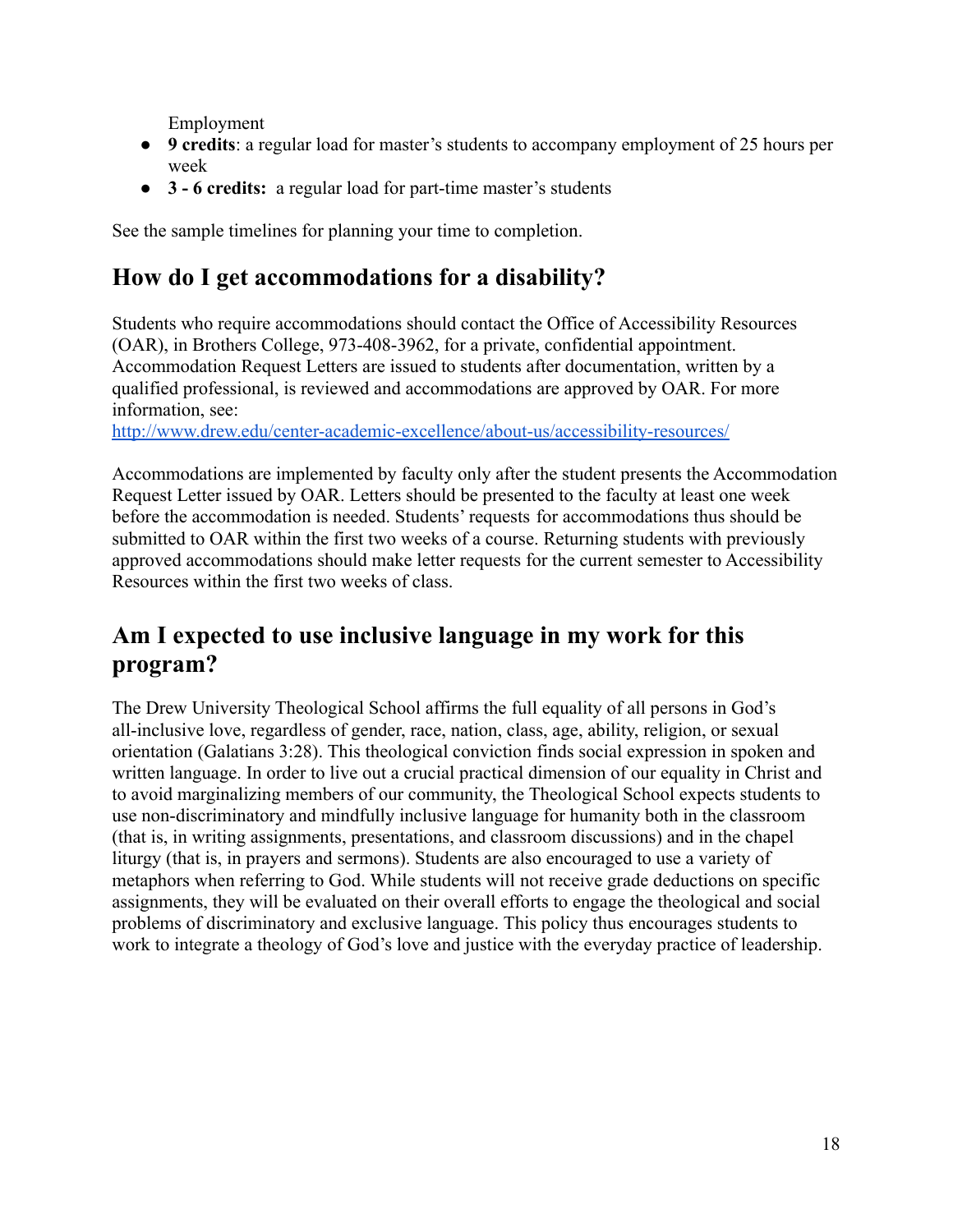# <span id="page-18-0"></span>**Registration Status**

Students in the M.A.T.M. are expected to maintain communication and connection with Drew throughout the entire program. Different registration statuses indicate your progress through the program.

#### **Active**

Students who are consistently registered for classes will maintain "active" status with Drew. This status allows students access to all academic, support, and student life services at the University. Students who fail to register in any fall or spring semester will have their status revised to "inactive." Students not registered for two consecutive semesters (fall-spring or spring-fall) will be automatically withdrawn from the program and will have to petition for re-entry through the Registrar's [webpage](http://www.drew.edu/registrars-office/).

#### **Leave of Absence**

Unexpected life events or personal challenges can interrupt a student's ability to make progress in the degree. At times like this, students might reduce the number of credits they plan to take or consider a complete leave of absence. This status stops the clock on your allowed time to completion of your degree. Students are allowed two semesters of official leave from the program. As a leave of absence is intended to provide time away from the work of the degree, students do not have access to academic, support, and student life services at the University.

Students may apply for a leave of absence at any time during the program. To obtain a leave of absence from the program – whether for medical, financial, or personal reasons – students must file a leave of absence application online. This form is found on the Registrar's web page. Any leave of absence that is approved becomes effective as of the date it is processed and is not applied retroactively.

Students who take the leave during a semester should be aware of the grading and refund policies of the university. A leave of absence does not exempt a student from receiving grades for courses they have been registered for nor does it guarantee a refund of tuition paid. The date a leave is requested determines the amount of tuition refund (if any). For example, a leave of absence requested and received in the middle or at the end of a semester will not be effective from the beginning of the semester. If you are considering a leave of absence, please review the leave policies and deadlines found on the [Registrar](http://www.drew.edu/registrars-office/) and [Business Office](http://www.drew.edu/fba/student-accounts/) webpages.

*RE-ENTRY FOLLOWING LEAVE OF ABSENCE:* When a student plans to return to the program following a leave of absence, they must submit a Re-Entry form, which can be found on the Registrar's [webpage.](http://www.drew.edu/registrars-office/) If a student does not return from a leave of absence in the semester following the leave, the student's status will be revised to "inactive." If the student is inactive for two semesters, they will be withdrawn from the program by the University.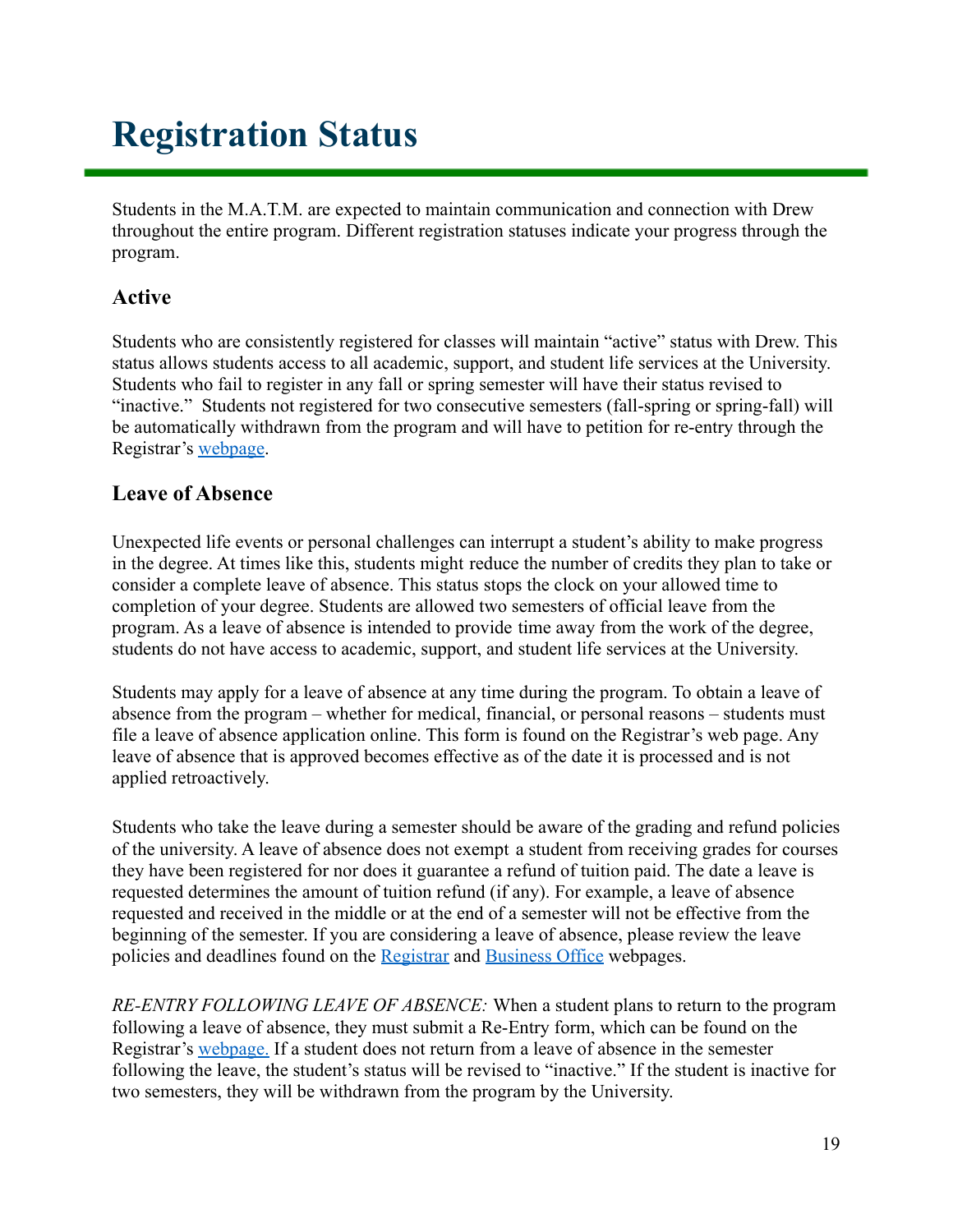#### **Medical Withdrawal from a Semester**

Students with personal emergencies that occur after the drop/add dates have passed may apply for a medical withdrawal from an entire semester. The student must provide documentation of the medical situation. Upon approval by the Associate Dean for the Theological School, the student will be put on leave of absence and receive "Ws" for all courses in the semester. Regular tuition refund policies apply to medical withdrawals as to leaves of absence.

#### **Voluntary Withdrawal from the Program**

If for any reason a student finds it necessary to withdraw from the program, it is important that this decision be discussed with the Associate Dean for the Theological School beforehand and that an appropriate and timely written notice is given to the Associate Dean and the University. In order to withdraw from the program, a student completes a Withdrawal form on the Registrar's page. Any notice of withdrawal from the program becomes official as of the date it is received. A student who has withdrawn from the program has no access to academic, support, and student life services at the University. A student wishing to re-enter a program after withdrawing must apply again to the program through the Graduate Admissions office.

All withdrawals are subject to the Drew University refund and grading policies and deadlines. Students are encouraged to review these policies with the Coordinator of Graduate Academic Services, the Registrar, and the Business Office before submitting an application for withdrawal.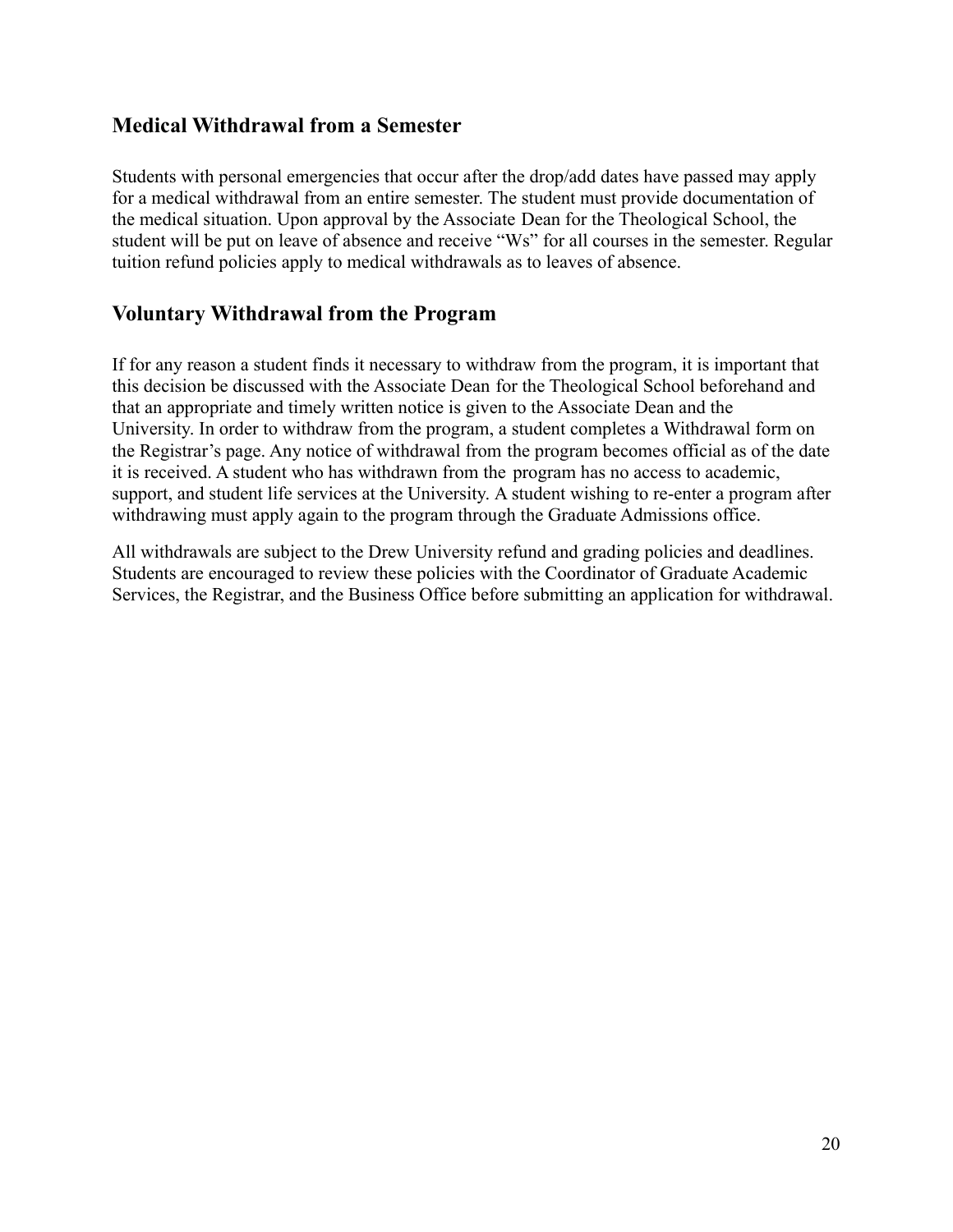# <span id="page-20-0"></span>**Academic Standing**

In addition to regular course grading and assessments, students are evaluated each semester according to the standards of academic achievement and progress. The Graduate Academic Standing Committee reviews each student's academic performance after each semester and may revise student standing based on this review.

### **Good Standing**

Students are expected to do excellent work ("B" level) and exceptional work ("A" level). The successful Master of Arts in Theology and Ministry student must complete coursework with an overall average of 2.0 or better.

#### **Warning or Probation**

Students who do not achieve a 2.0 GPA in any semester will be placed on warning or probation based on the criteria outlined in the Theological School academic Catalog posted on the Registrar's [webpage](http://www.drew.edu/registrars-office/). Students placed on academic probation are returned to good standing if they achieve an overall 2.0 GPA average or better at the next time of review.

### **Required Withdrawal**

A student may be withdrawn from the program by the University for any of the following:

- Receiving all "F" grades in any one semester;
- Being on probation and not returning to Good Standing at the end of the probationary semester;
- Having two or more non-consecutive semesters on Warning or Probation;
- A violation of the University's Academic Integrity or Human Rights policies.

Under exceptional circumstances only, a student on Required Withdrawal may appeal to the Graduate Academic Standing Committee to be re-admitted in the next term. If the appeal is approved, the student will be reinstated and placed on Probation. Such re-admissions are granted only in unusual cases, and in no cases may a student be re-admitted twice.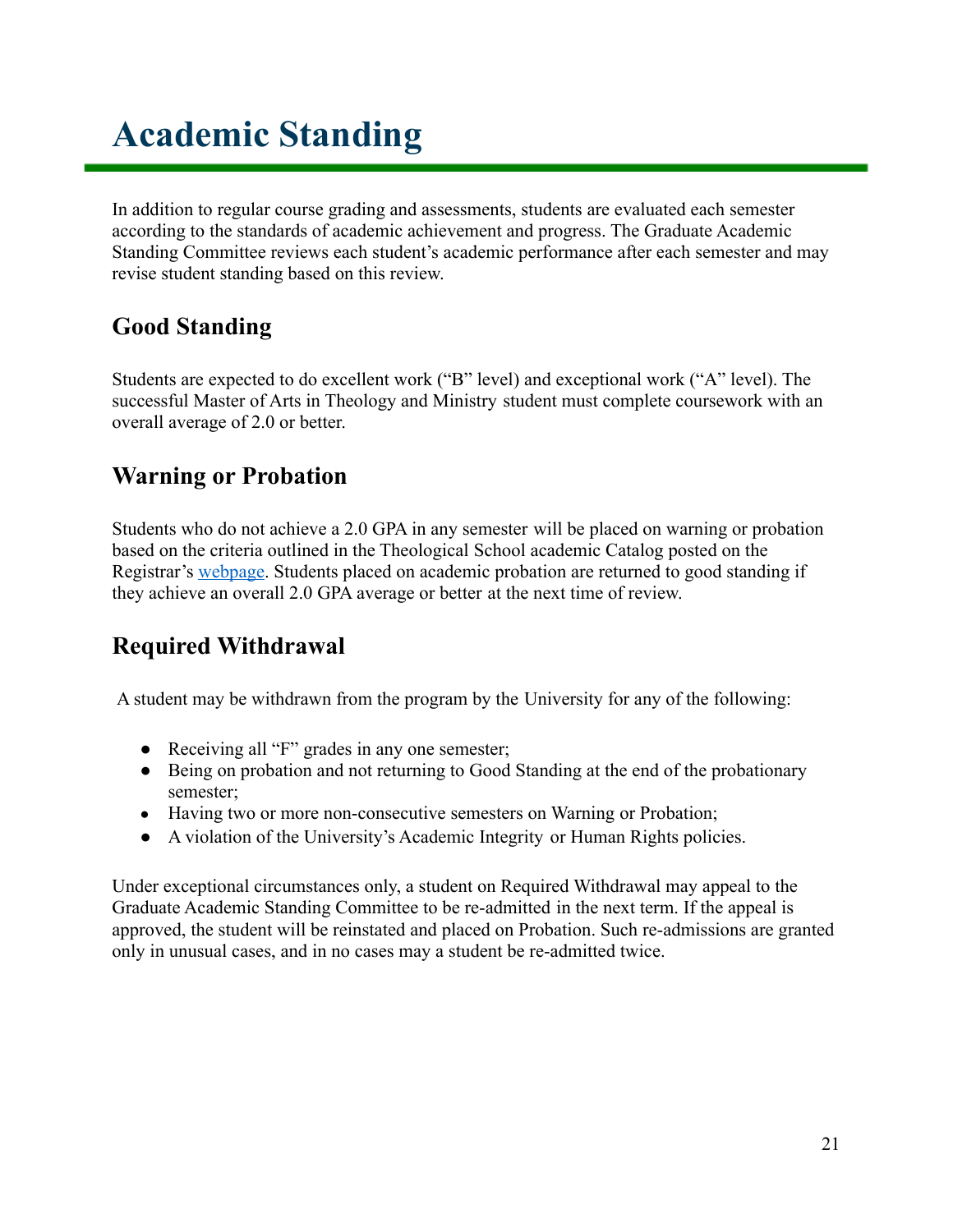## <span id="page-21-0"></span>**Standards of Academic Integrity**

#### **Drew University Standards**

Drew University has established standards of academic integrity and procedures. These basic standards apply to all work done at Drew. Students are expected to study and comply with these principles. You can find the Academic Integrity policy for the Theological School in the academic catalog on the Registrar's [webpage.](http://catalog.drew.edu/index.php?catoid=36)

The standards of academic integrity apply to information that is presented orally, in writing, or via the computer, in any format ranging from the most informal comment to a formal research paper or the writing of the final paper in reference to the project. These standards apply to source material gathered from other people, from written texts, from computer programs, from the Internet, or from any other location.

The following are examples of academic dishonesty, as defined in this policy:

**Duplicate Submission** - Submitting one's work in identical or similar form to fulfill more than one requirement without prior approval of the relevant faculty members is a breach of academic integrity. This includes using a paper for more than one course or submitting material previously used to meet another requirement.

**False Citation** - Listing an author, title, or page reference as the source for obtained material, when the material actually came from another source or from another location within that source, is a breach of academic integrity. See the *Turabian Manual of Style* (latest edition and/or online quick guide) for how to cite quotations within the body of another author.

**Plagiarism** - Plagiarism is the act of appropriating or imitating the language, ideas, or thoughts of another and presenting them as one's own or without proper acknowledgment. This includes submitting as one's own a thesis, a paper, or part of a paper written by another person, whether that material was stolen, purchased, or shared freely. It also includes submitting a paper containing insufficient citation or misuse of source material. When in doubt, err on the said of referencing material. Note that each syllabus will outline clearly the Drew University policy.

**Sanctions** - Sanctions are imposed for demonstrated breaches of academic honesty or scholarly integrity. See the section of the catalog on procedures for dealing with allegations of academic dishonesty. If dishonesty is determined, the sanctions may range from requiring that an assignment be redone to automatic failure of a course to dismissal from the Theological School.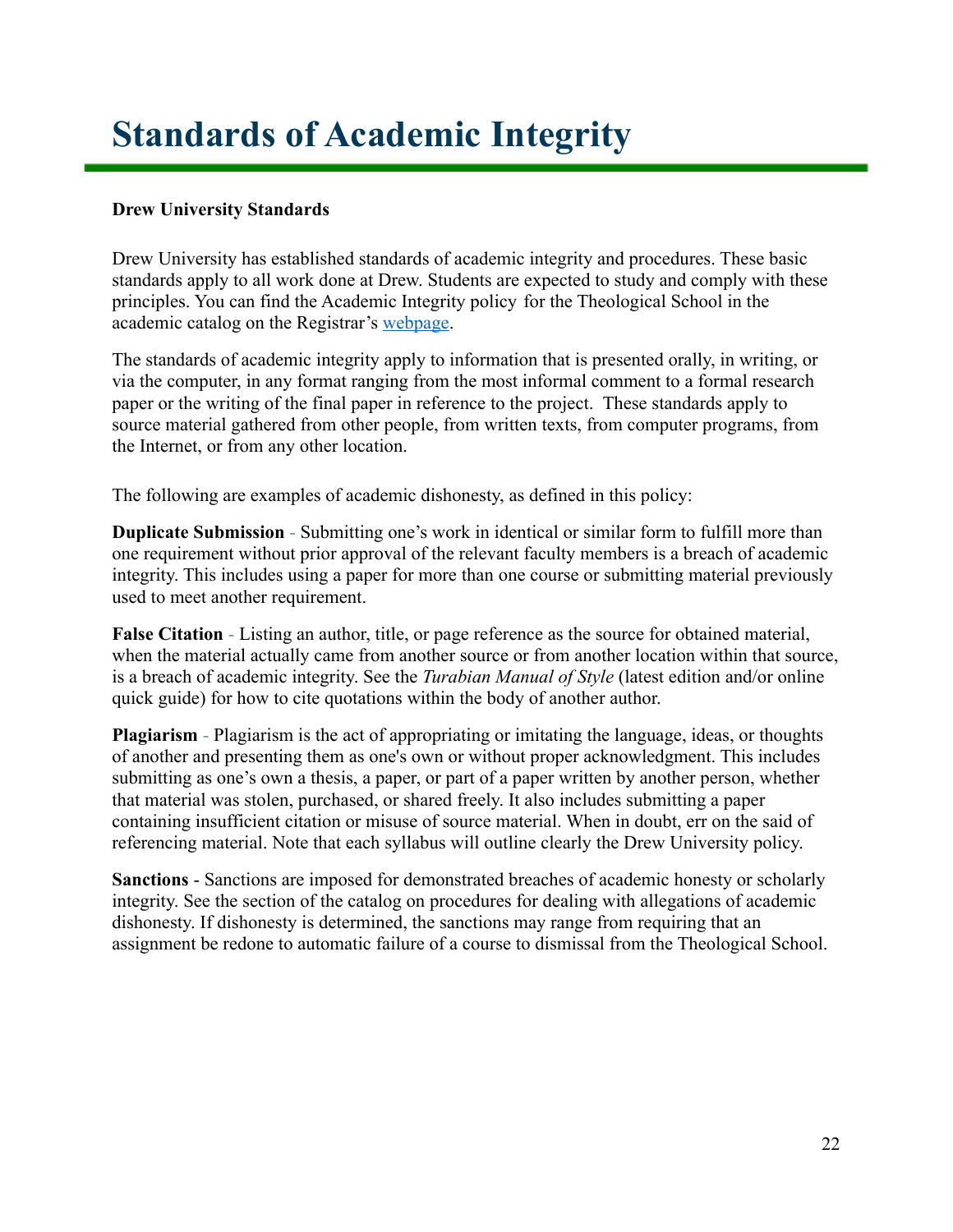# <span id="page-22-0"></span>**Curriculum Planning for Master of Arts in Theology and Ministry**

| <b>REQUIRED COURSES</b>                                                   | <b>SEMESTER TAKEN</b> |
|---------------------------------------------------------------------------|-----------------------|
| THEO 501 – Transforming Theologies (Fall)                                 |                       |
| VOCF 503 – Identity, Spirituality, and Vocation (Fall)                    |                       |
| BBCL 501 – Bible and Its Interpreters (Spring)                            |                       |
| INTF $501 - Global$ Faiths and the Earth                                  |                       |
| VOCF 900A - Mentored Portfolio A                                          |                       |
| VOCF 900B - Mentored Portfolio B                                          |                       |
| VOCF 900 C and D -- Mentored Portfolio<br>OR CRW 690 MATM Final Portfolio |                       |
|                                                                           | 14 Credits total      |

| <b>IMMERSIVE LEARNING FOR LEADERSHIP</b>    | <b>SEMESTER TAKEN</b> |
|---------------------------------------------|-----------------------|
| <b>Option A</b>                             |                       |
| VOCF 601 – Leadership Seminar I (Required)  |                       |
| VOCF 602 – Leadership Seminar II (Required) |                       |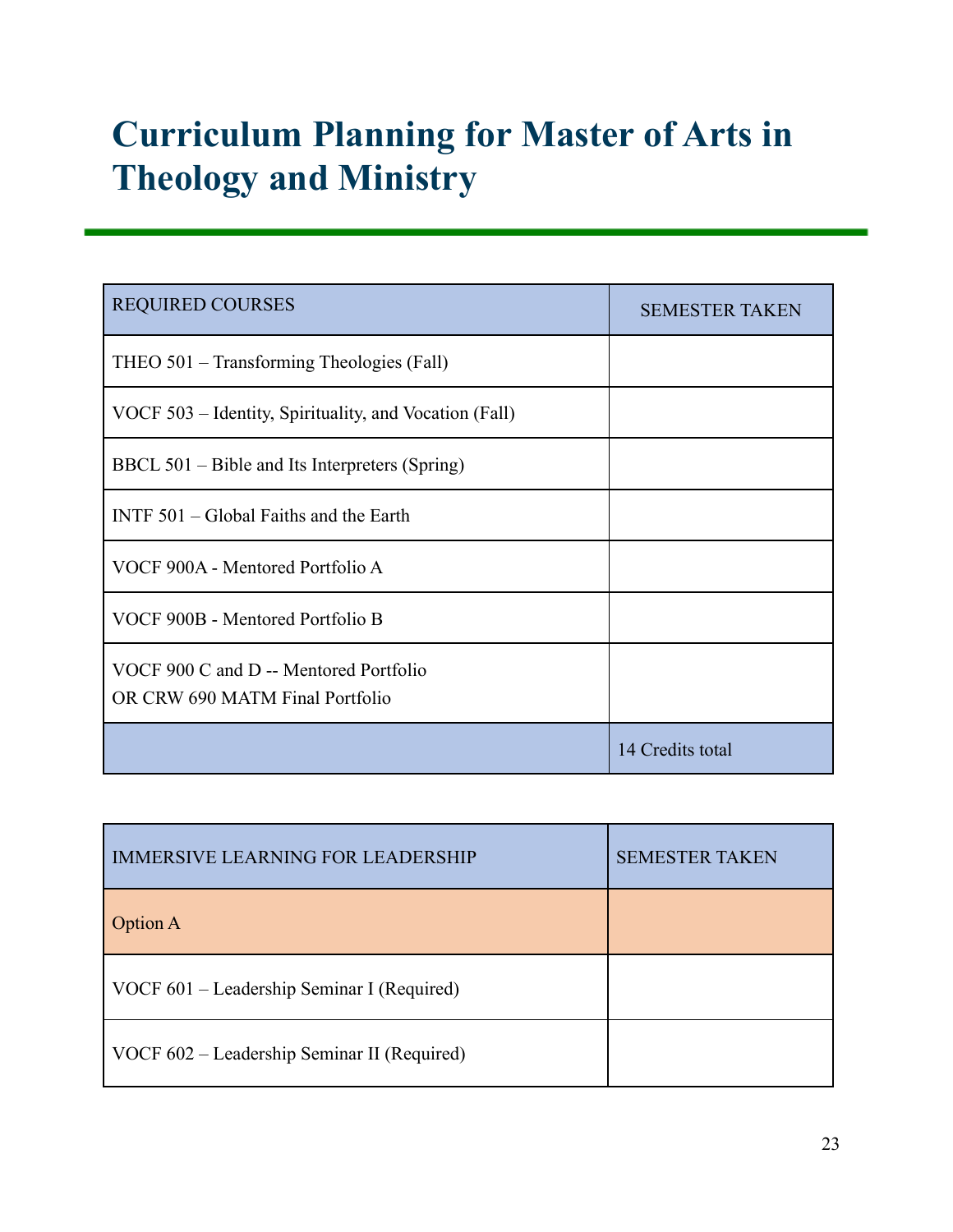| VOCF 875A – Vocational Internship I, AND<br>VOCF 875B - Vocational Internship II                                                                                                                                                                |                   |
|-------------------------------------------------------------------------------------------------------------------------------------------------------------------------------------------------------------------------------------------------|-------------------|
| <b>OR</b><br>VOCF 878EX – Clinical Practical Education – Extended Unit                                                                                                                                                                          |                   |
| <b>Option B</b>                                                                                                                                                                                                                                 |                   |
| VOCF 873 – Vocational Apprenticeship<br><b>OR</b><br>VOCF 878FT – Clinical Practical Education – Full-Time Unit<br><b>OR</b><br>VOCF 878EX – Clinical Practical Education – Extended Unit<br><b>OR</b><br>VOCF 632 – Justice Ministry Education |                   |
|                                                                                                                                                                                                                                                 | 3-6 Credits total |

**Vocational Pathway: \_\_\_\_\_\_\_\_\_\_\_\_\_\_\_\_\_\_\_\_\_\_\_\_\_\_\_\_\_\_\_\_\_\_\_\_\_\_\_ Total Credits: \_\_\_\_\_\_\_**

\* See Program Requirements Chart for number of credits and particular courses required for each pathway

| VOCATIONAL PATHWAY | <b>SEMESTER TAKEN</b> | <b>12 CREDITS</b> |
|--------------------|-----------------------|-------------------|
|                    |                       |                   |
|                    |                       |                   |
|                    |                       |                   |
|                    |                       |                   |
|                    |                       |                   |
|                    |                       |                   |